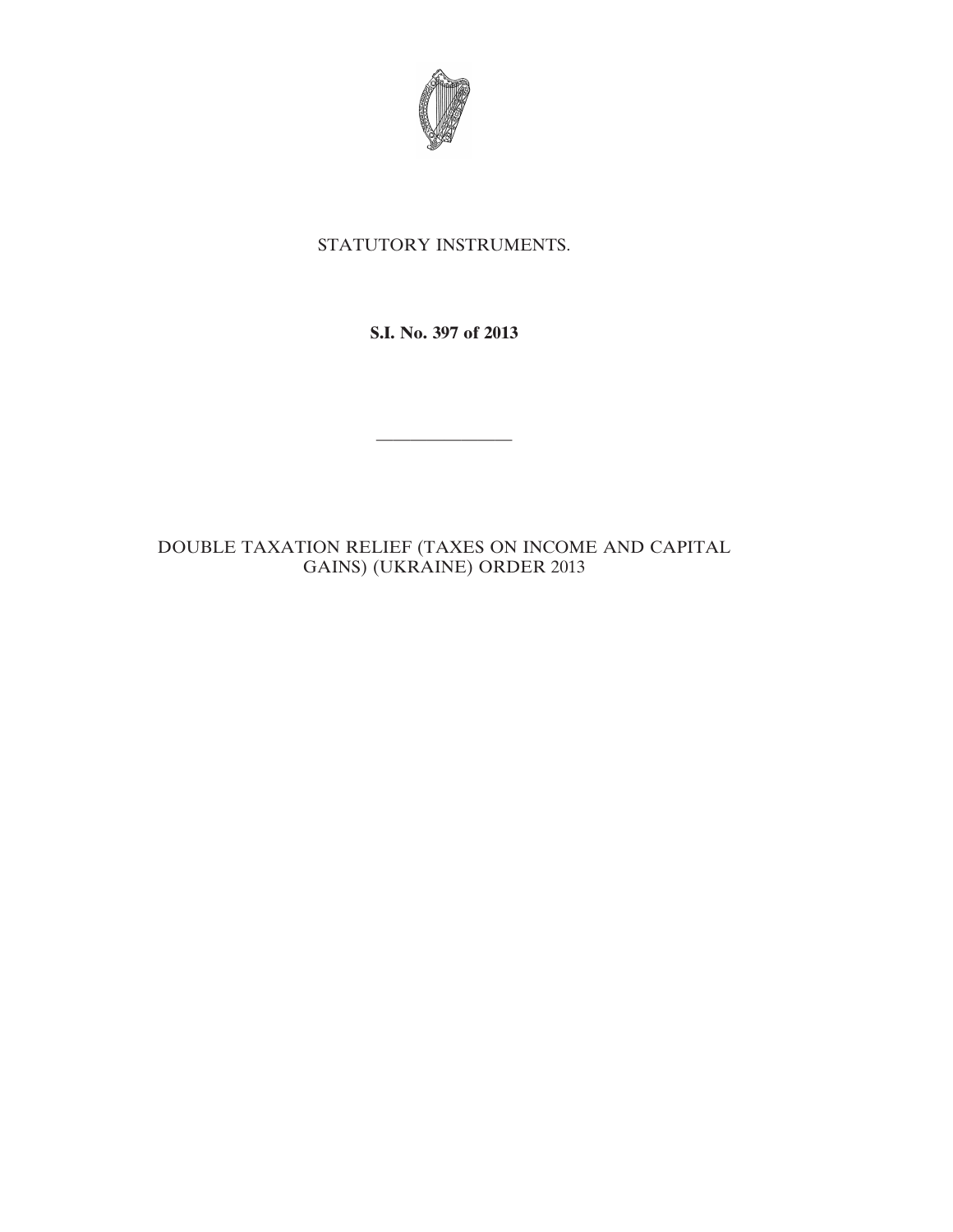# DOUBLE TAXATION RELIEF (TAXES ON INCOME AND CAPITAL GAINS) (UKRAINE) ORDER 2013

WHEREAS it is enacted by section 826(1) (as amended by section 157 of the Finance Act 2010 (No. 5 of 2010)) of the Taxes Consolidation Act 1997 (No. 39 of 1997) that where the Government by order declare that arrangements specified in the order have been made with the government of any territory outside the State in relation to affording relief from double taxation in respect of income tax, corporation tax in respect of income and chargeable gains, capital gains tax or any taxes of a similar character imposed by the laws of the State or by the laws of that territory and, in the case of taxes of any kind or description imposed by the laws of the State or the laws of that territory, in relation to exchanging information for the purposes of the prevention and detection of tax evasion, granting relief from taxation under the laws of that territory to persons who are resident in the State for the purposes of tax or collecting and recovering tax (including interest, penalties and costs in connection with such tax) for the purpose of the prevention of tax evasion, and that it is expedient that those arrangements should have the force of law, and that the order so made is referred to in Part 1 of Schedule 24A of the Taxes Consolidation Act 1997, then, subject to section 826 of that Act, the arrangements shall, notwithstanding any enactment, have the force of law as if such order were an Act of the Oireachtas on and from the date of the insertion of a reference to the order into Part 1 of Schedule 24A;

AND WHEREAS it is further enacted by section 826(6) of the Taxes Consolidation Act 1997 that where such an order is proposed to be made, a draft of the order shall be laid before Dáil Éireann and the order shall not be made until a resolution approving of the draft has been passed by Dáil Éireann;

AND WHEREAS a draft of the following Order has been laid before Dáil Éireann and a resolution approving of the draft has been passed by Dáil Éireann;

NOW, the Government, in exercise of the powers conferred on them by section 826(1) (as amended by section 157 of the Finance Act 2010 (No. 5 of 2010)) of the Taxes Consolidation Act 1997, hereby order as follows:

1. This Order may be cited as the Double Taxation Relief (Taxes on Income and Capital Gains) (Ukraine) Order 2013.

- 2. It is declared that-
	- (*a*) the arrangements specified in the Convention, the text of which is set out in the Schedule, have been made with the Government of Ukraine in relation to—

*Notice of the making of this Statutory Instrument was published in "Iris Oifigiúil" of* 11*th October*, 2013.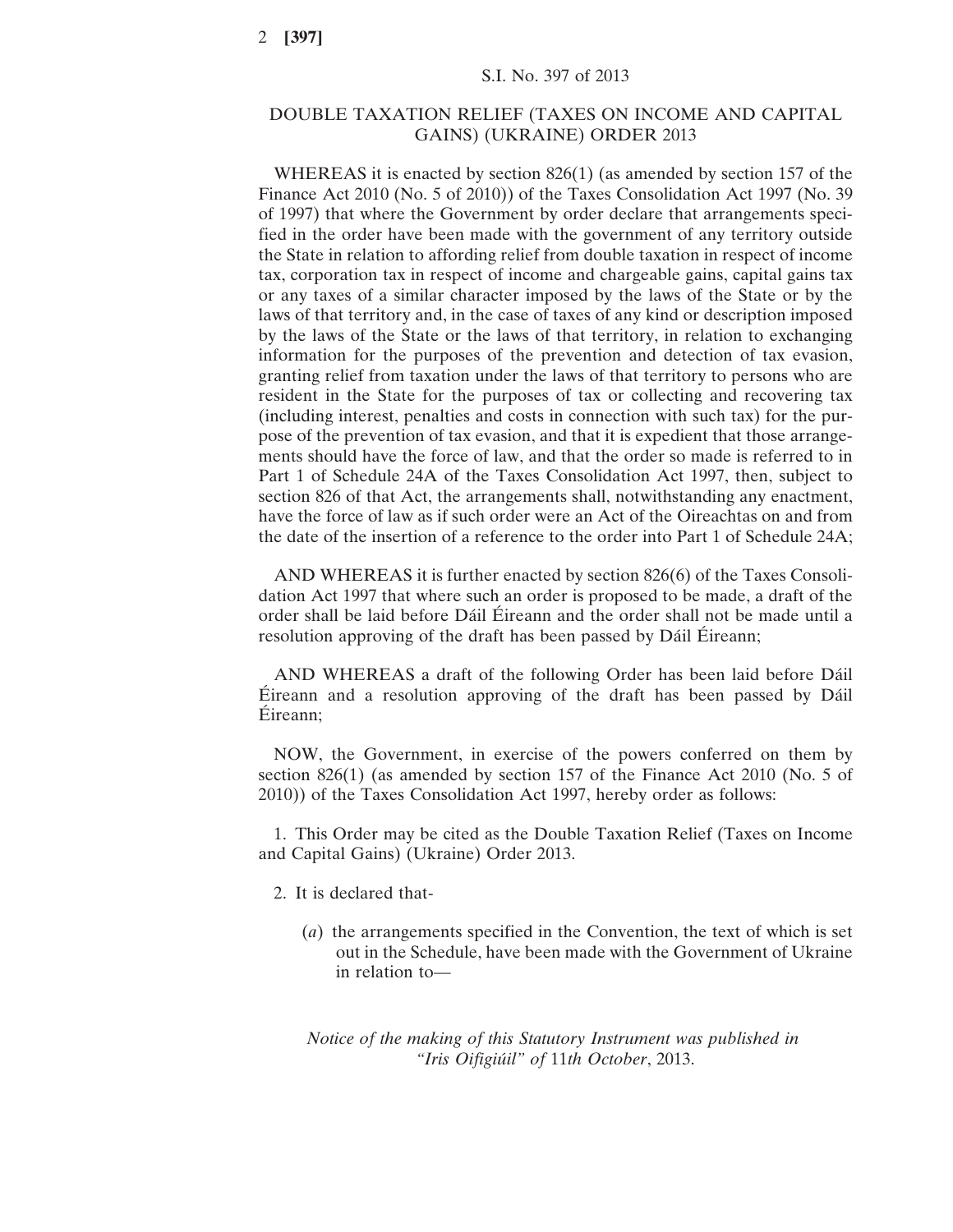- (i) affording relief from double taxation and the prevention of fiscal evasion in respect of taxes on income, corporation tax in respect of income and chargeable gains, capital gains tax and any taxes of a similar character imposed by the laws of the State or by the laws of Ukraine, and
- (ii) in the case of taxes of any kind or description imposed by the laws of the State or the laws of Ukraine, exchanging information for the purposes of the prevention and detection of tax evasion and granting relief from taxation under the laws of Ukraine to persons who are resident in the State for the purposes of tax,

and

(*b*) it is expedient that those arrangements should have the force of law.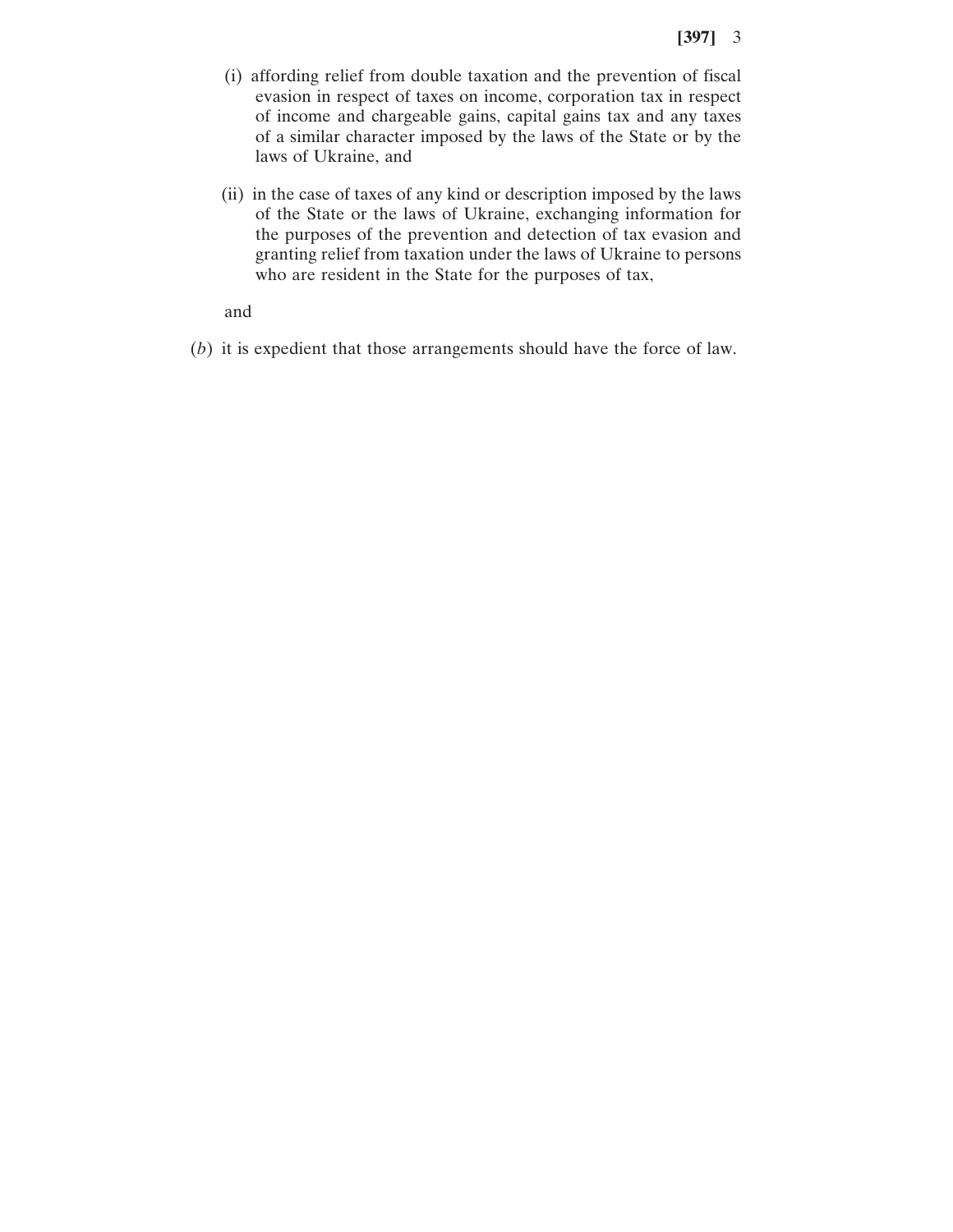# SCHEDULE

# **CONVENTION**

### between the Government of Ireland

and the Government of Ukraine

for the Avoidance of Double Taxation and the Prevention of Fiscal Evasion with respect to Taxes on Income and Capital Gains

The Government of Ireland and the Government of Ukraine,

desiring to conclude a Convention for the avoidance of double taxation and the prevention of fiscal evasion with respect to taxes on income and capital gains,

have agreed as follows:

### Article 1

### **PERSONAL SCOPE**

This Convention shall apply to persons who are residents of one or both of the Contracting States.

# Article 2

### **TAXES COVERED**

1. This Convention shall apply to taxes on income and capital gains imposed on behalf of a Contracting State or of its political subdivisions or local authorities, irrespective of the manner in which they are levied.

2. There shall be regarded as taxes on income and capital gains all taxes imposed on total income, or on elements of income including taxes on gains from the alienation of movable or immovable property.

3. The existing taxes to which the Convention shall apply are:

a) in the case of Ireland:

- (i) the income tax;
- (ii) the universal social charge on income;
- (iii) the corporation tax; and
- (iv) the capital gains tax;

(hereinafter referred to as "Irish tax");

b) in the case of Ukraine: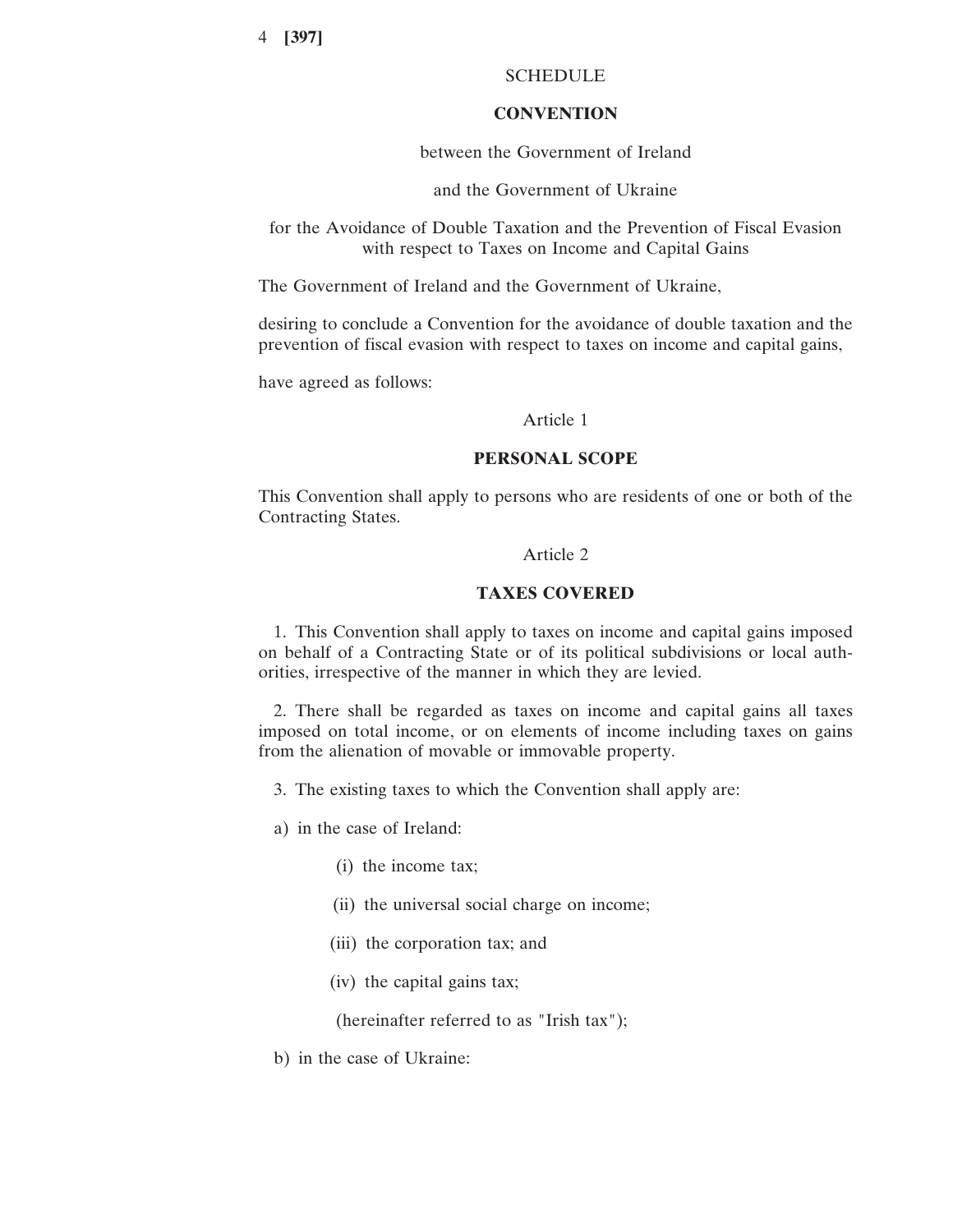(i) the tax on profits of enterprises; and

(ii) the income tax on individuals;

(hereinafter referred to as "Ukrainian tax").

4. The Convention shall apply also to any identical or substantially similar taxes which are imposed after the date of signature of this Convention in addition to, or in place of, the existing taxes. The competent authorities of the Contracting States shall notify each other of any substantial changes which have been made in their respective taxation laws.

# Article 3

### **GENERAL DEFINITIONS**

1. For the purposes of this Convention, unless the context otherwise requires:

a) the term "Ireland" includes any area outside the territorial waters of Ireland which has been or may hereafter be designated, under the laws of Ireland concerning the Exclusive Economic Zone and the Continental Shelf, as an area within which Ireland may exercise such sovereign rights and jurisdiction as are in conformity with international law;

b) the term "Ukraine" when used in geographical sense, means the territory of Ukraine, its Continental Shelf and its exclusive (maritime) economic zone, including any area outside the territorial sea of Ukraine which in accordance with international law has been or may hereafter be designated, as an area within which the rights of Ukraine with respect to the sea bed and sub-soil and their natural resources may be exercised;

c) the term "national", in relation to a Contracting State, means:

- (i) any individual possessing the nationality or citizenship of that Contracting State;
	- and
- (ii) any legal person, partnership or association deriving its status as such from the laws in force in that Contracting State;

d) the terms "a Contracting State", "one of the Contracting States" and "the other Contracting State" mean Ireland or Ukraine, as the context requires; and the term "Contracting States" means Ireland and Ukraine;

e) the term "person" includes an individual, a company and any other body of persons;

f) the term "company" means any body corporate or any other entity which is treated as a body corporate for tax purposes;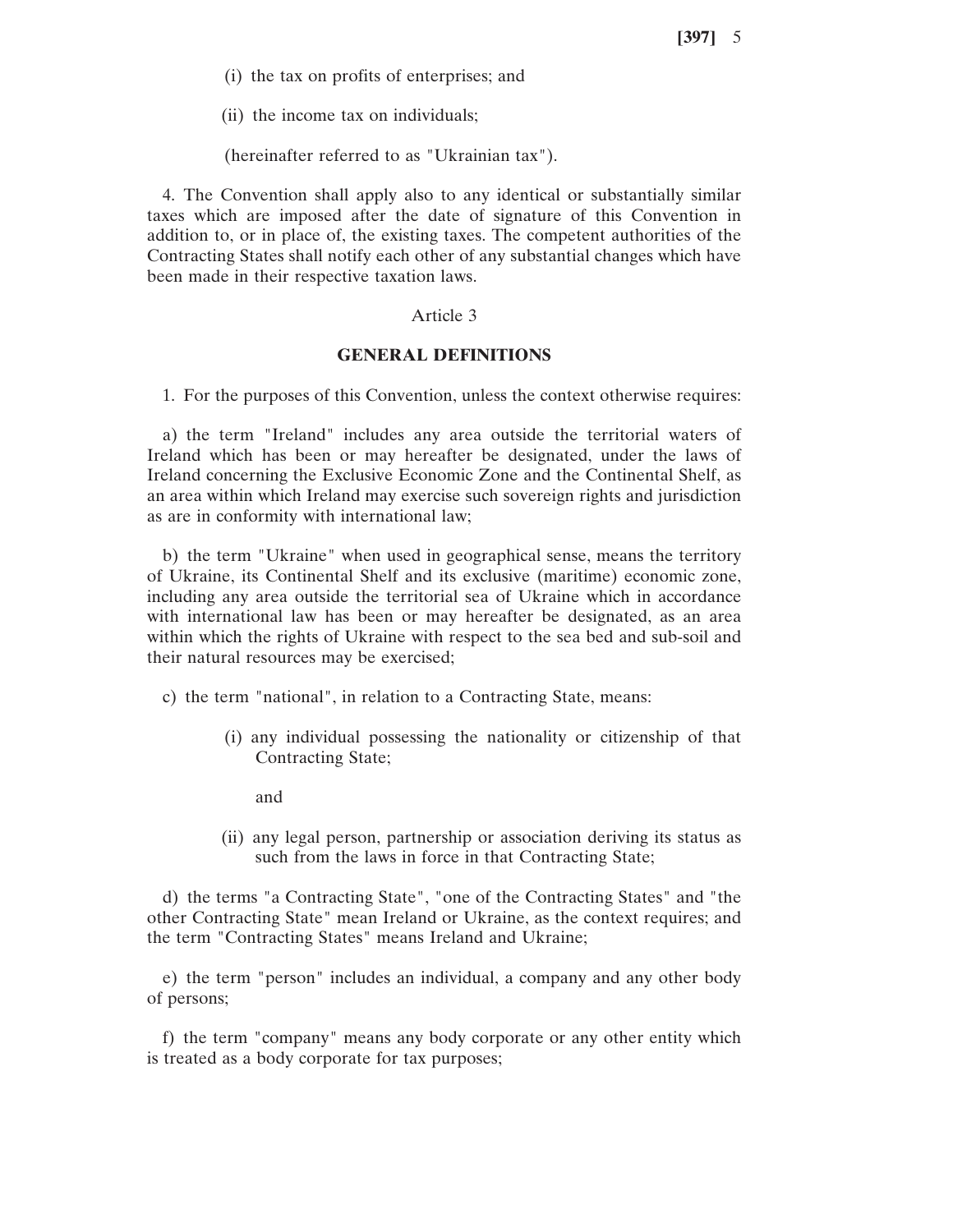g) the terms "enterprise of a Contracting State" and "enterprise of the other Contracting State" mean respectively an enterprise carried on by a resident of a Contracting State and an enterprise carried on by a resident of the other Contracting State;

h) the term "international traffic" means any transport by a ship or aircraft operated by an enterprise of a Contracting State, except when the ship or aircraft is operated solely between places in the other Contracting State;

i) the term "competent authority" means, in the case of Ireland, the Revenue Commissioners or their authorised representative, and, in the case of Ukraine, the Ministry of Finance of Ukraine or its authorised representative.

2. As regards the application of the Convention by a Contracting State any term not defined therein shall, unless the context otherwise requires, have the meaning which it has at that time under the laws of that State concerning the taxes to which the Convention applies.

#### Article 4

# **RESIDENT**

1. For the purposes of this Convention, the term "resident of a Contracting State" means any person who, under the laws of that State, is liable to tax therein by reason of his domicile, residence, place of management, place of registration or any other criterion of a similar nature, and also includes that State and any political subdivision or local authority thereof. This term, however, does not include any person who is liable to tax in that State in respect only of income from sources in that State.

2. Where by reason of the provisions of paragraph 1 of this Article an individual is a resident of both Contracting States, then his status shall be determined as follows:

a) he shall be deemed to be a resident only of the Contracting State in which he has a permanent home available to him; if he has a permanent home available to him in both Contracting States, he shall be deemed to be a resident only of the Contracting State with which his personal and economic relations are closer (centre of vital interests);

b) if the Contracting State in which he has his centre of vital interests cannot be determined, or if he has not a permanent home available to him in either Contracting State, he shall be deemed to be a resident only of the Contracting State in which he has an habitual abode;

c) if he has an habitual abode in both Contracting States or in neither of them, he shall be deemed to be a resident only of the Contracting State of which he is a national;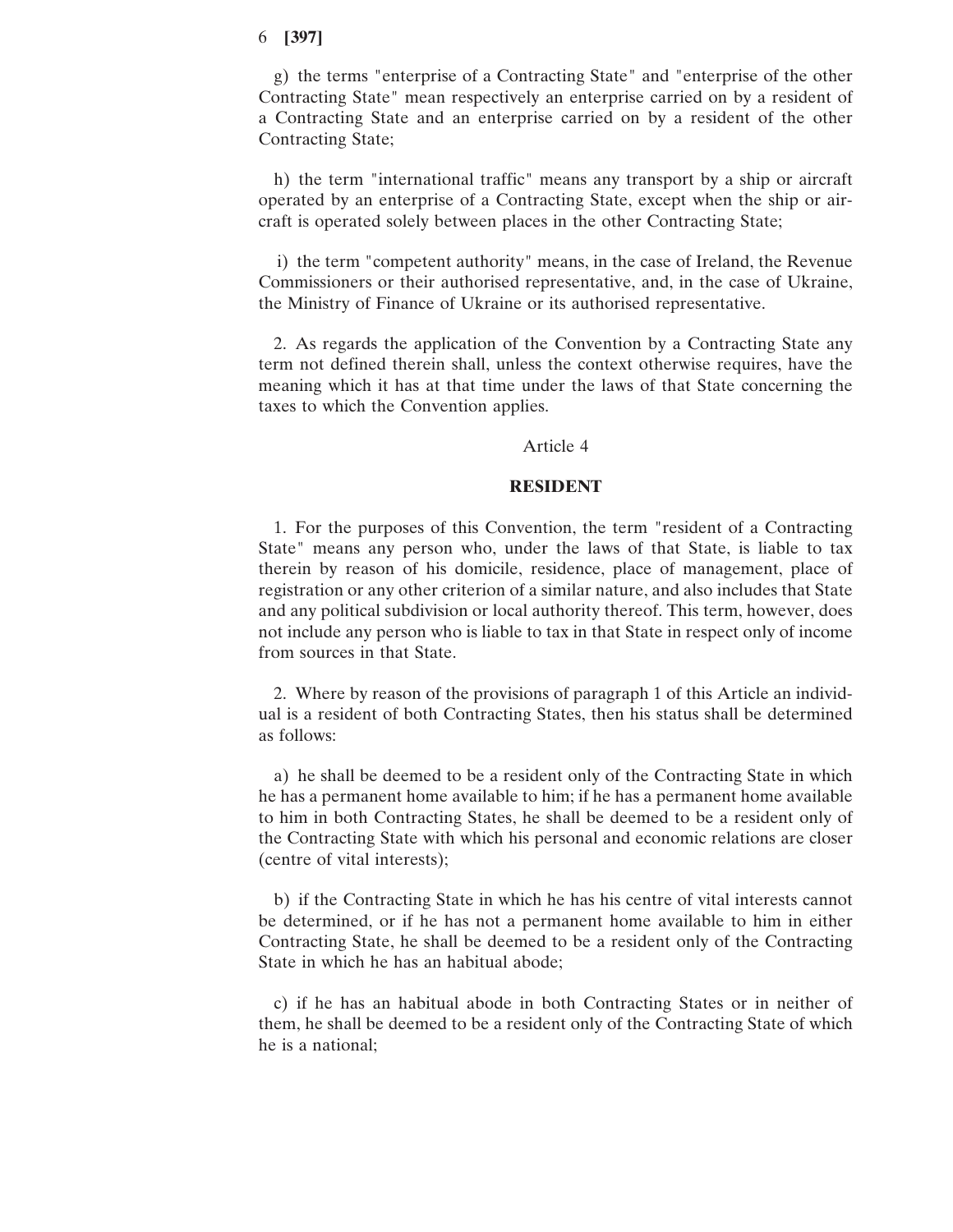d) if he is a national of both Contracting States or of neither of them, the competent authorities of the Contracting States shall settle the question by mutual agreement.

3. Where by reason of the provisions of paragraph 1 of this Article a person other than an individual is a resident of both Contracting States, then it shall be deemed to be a resident only of the Contracting State in which its place of effective management is situated.

#### Article 5

### **PERMANENT ESTABLISHMENT**

1. For the purposes of this Convention, the term "permanent establishment" means a fixed place of business through which the business of an enterprise is wholly or partly carried on.

2. The term "permanent establishment" includes especially:

- a) a place of management;
- b) a branch;
- c) an office;
- d) a factory;
- e) a workshop;
- f) an installation or structure for the exploration of natural resources;

g) a mine, an oil or gas well, a quarry or any other place of extraction of natural resources;

and

h) a warehouse or other premises used as a sales outlet.

3. A building site or construction or installation project constitutes a permanent establishment only if it lasts more than twelve months.

4. A person carrying out activities offshore in a Contracting State in connection with the exploration or exploitation of the sea bed and the sub-soil and their natural resources situated in that Contracting State shall be deemed to be carrying on a business through a permanent establishment in that Contracting State.

5. Notwithstanding the preceding provisions of this Article, the term "permanent establishment" shall be deemed not to include:

a) the use of facilities solely for the purpose of storage, display or delivery of goods or merchandise belonging to the enterprise;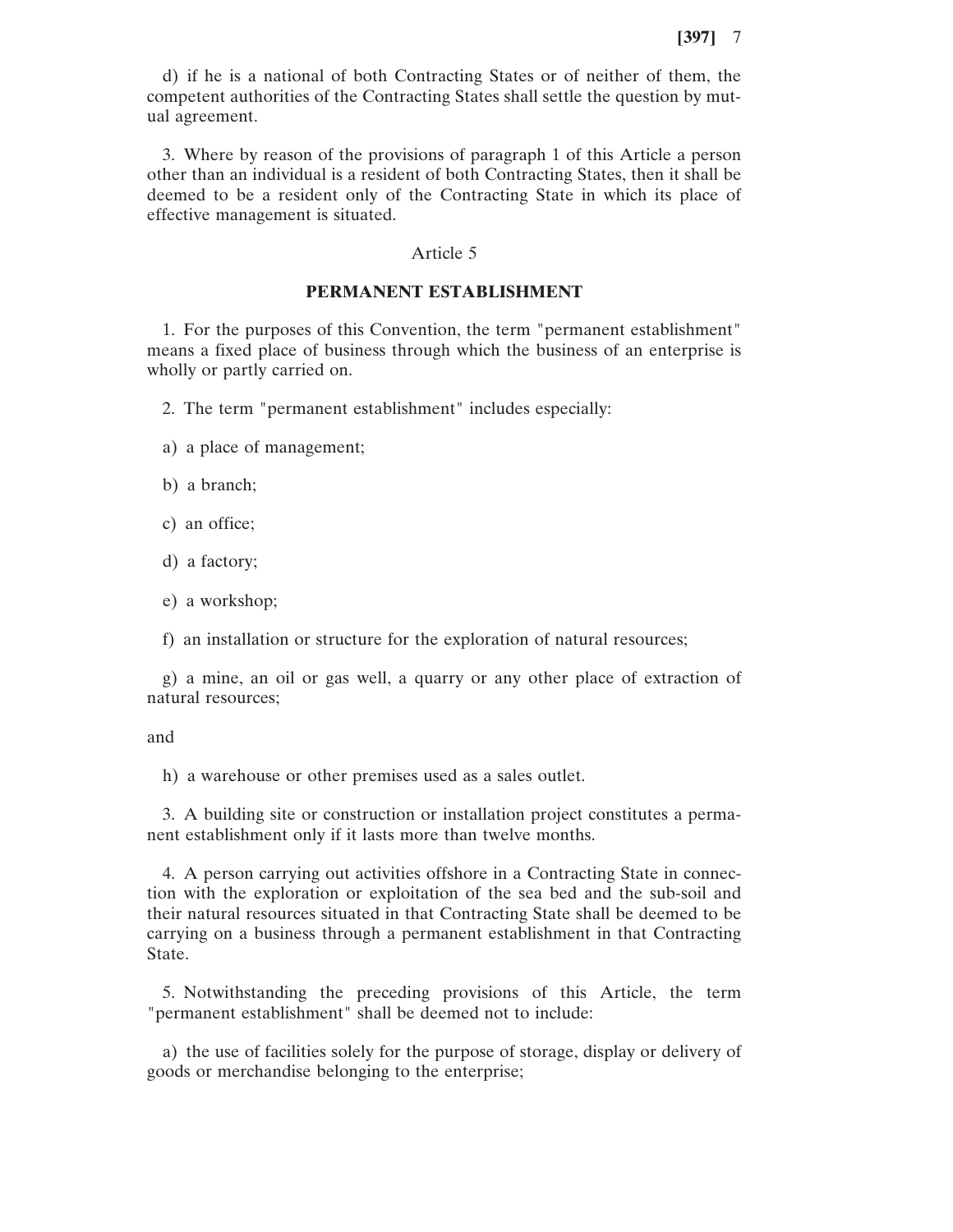b) the maintenance of a stock of goods or merchandise belonging to the enterprise solely for the purpose of storage, display or delivery;

c) the maintenance of a stock of goods or merchandise belonging to the enterprise solely for the purpose of processing by another enterprise;

d) the maintenance of a fixed place of business solely for the purpose of purchasing goods or merchandise, or of collecting information, for the enterprise;

e) the maintenance of a fixed place of business solely for the purpose of carrying on, for the enterprise, any other activity of a preparatory or auxiliary character;

f) the maintenance of a fixed place of business solely for any combination of activities mentioned in sub-paragraphs a) to e), provided that the overall activity of the fixed place of business resulting from this combination is of a preparatory or auxiliary character.

6. Notwithstanding the provisions of paragraphs 1 and 2 of this Article, where a person — other than an agent of an independent status to whom paragraph 7 applies — is acting in a Contracting State on behalf of an enterprise of the other Contracting State, that enterprise shall be deemed to have a permanent establishment in the first-mentioned Contracting State in respect of the activities which that person undertakes for the enterprise, if such a person:

- (*a*) has and habitually exercises in that State an authority to conclude contracts in the name of the enterprise, unless such activities are limited to those mentioned in paragraph 5 of this Article which, if exercised through a fixed place of business, would not make this fixed place of business a permanent establishment under the provisions of that paragraph; or
- (*b*) has no such authority, but habitually maintains in the first-mentioned State a stock of goods or merchandise from which he regularly delivers goods or merchandise on behalf of the enterprise and conducts sales-related activities in respect of them, such as advertising or promotional activities.

7. An enterprise shall not be deemed to have a permanent establishment in a Contracting State merely because it carries on business in that State through a broker, general commission agent or any other agent of an independent status, provided that such persons are acting in the ordinary course of their business.

8. The fact that a company which is a resident of a Contracting State controls or is controlled by a company which is a resident of the other Contracting State, or which carries on business in that other State (whether through a permanent establishment or otherwise), shall not of itself constitute either company a permanent establishment of the other.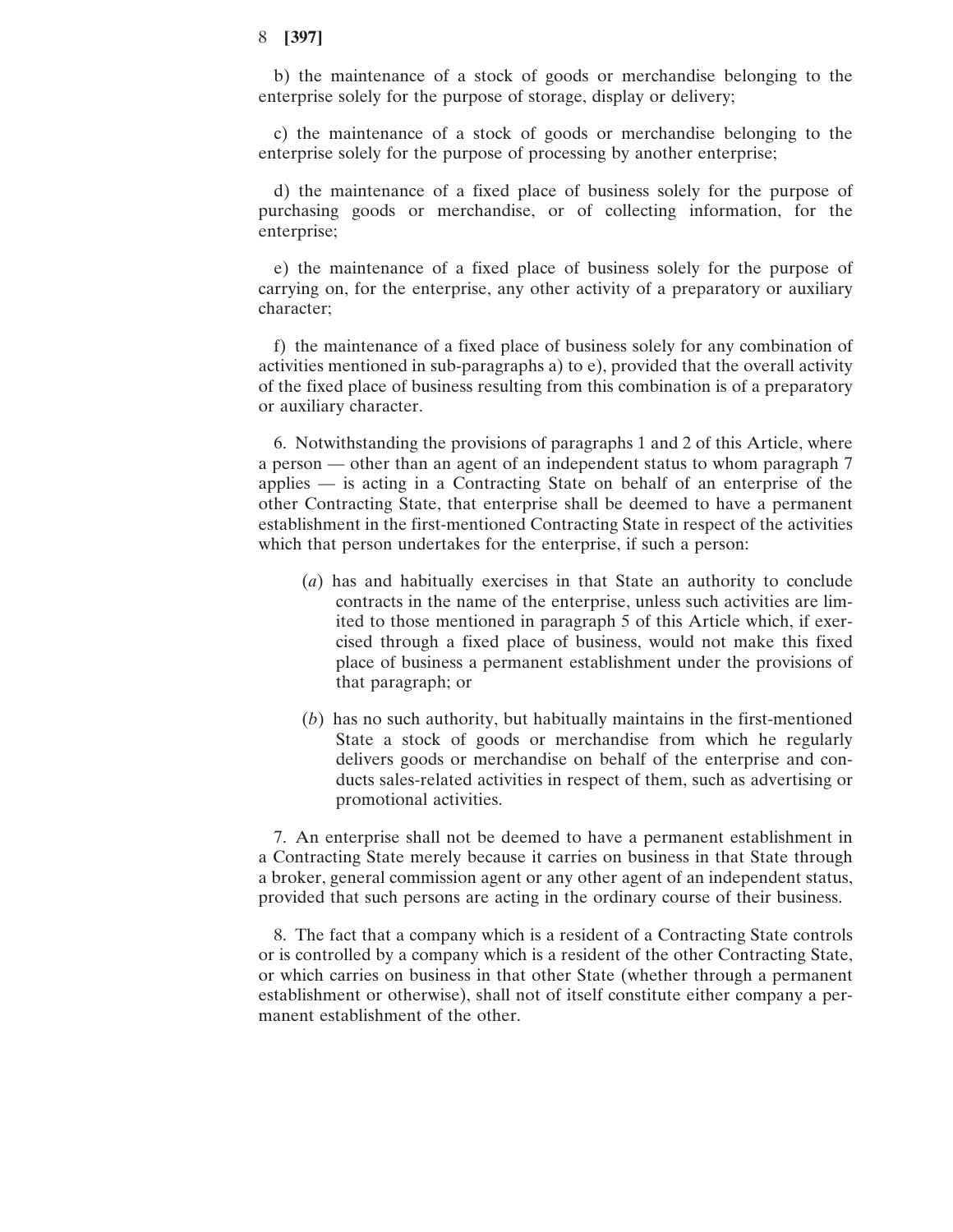# Article 6

#### **INCOME FROM IMMOVABLE PROPERTY**

1. Income derived by a resident of a Contracting State from immovable property (including income from agriculture or forestry) situated in the other Contracting State may be taxed in that other State.

2. The term "immovable property" shall have the meaning which it has under the law of the Contracting State in which the property in question is situated. The term shall in any case include property accessory to immovable property, livestock and equipment used in agriculture and forestry, rights to which the provisions of general law respecting landed property apply, usufruct of immovable property and rights to variable or fixed payments as consideration for the working of, or the right to work, mineral deposits, sources and other natural resources. Ships, boats and aircraft shall not be regarded as immovable property.

3. The provisions of paragraph 1 of this Article shall apply to income derived from the direct use, letting or use in any other form of immovable property.

4. The provisions of paragraphs 1 and 3 of this Article shall also apply to the income from immovable property of an enterprise and to income from immovable property used for the performance of independent personal services.

# Article 7

#### **BUSINESS PROFITS**

1. The profits of an enterprise of a Contracting State shall be taxable only in that State unless the enterprise carries on business in the other Contracting State through a permanent establishment situated therein. If the enterprise carries on business as aforesaid, the profits of the enterprise may be taxed in the other State but only so much of them as is attributable to that permanent establishment.

2. Subject to the provisions of paragraph 3 of this Article, where an enterprise of a Contracting State carries on business in the other Contracting State through a permanent establishment situated therein, there shall in each Contracting State be attributed to that permanent establishment the profits which it might be expected to make if it were a distinct and separate enterprise engaged in the same or similar activities under the same or similar conditions and dealing wholly independently with the enterprise of which it is a permanent establishment.

3. In determining the profits of a permanent establishment, there shall be allowed as deductions expenses which are incurred for the purposes of the permanent establishment, including executive and general administrative expenses so incurred, whether in the State in which the permanent establishment is situated or elsewhere.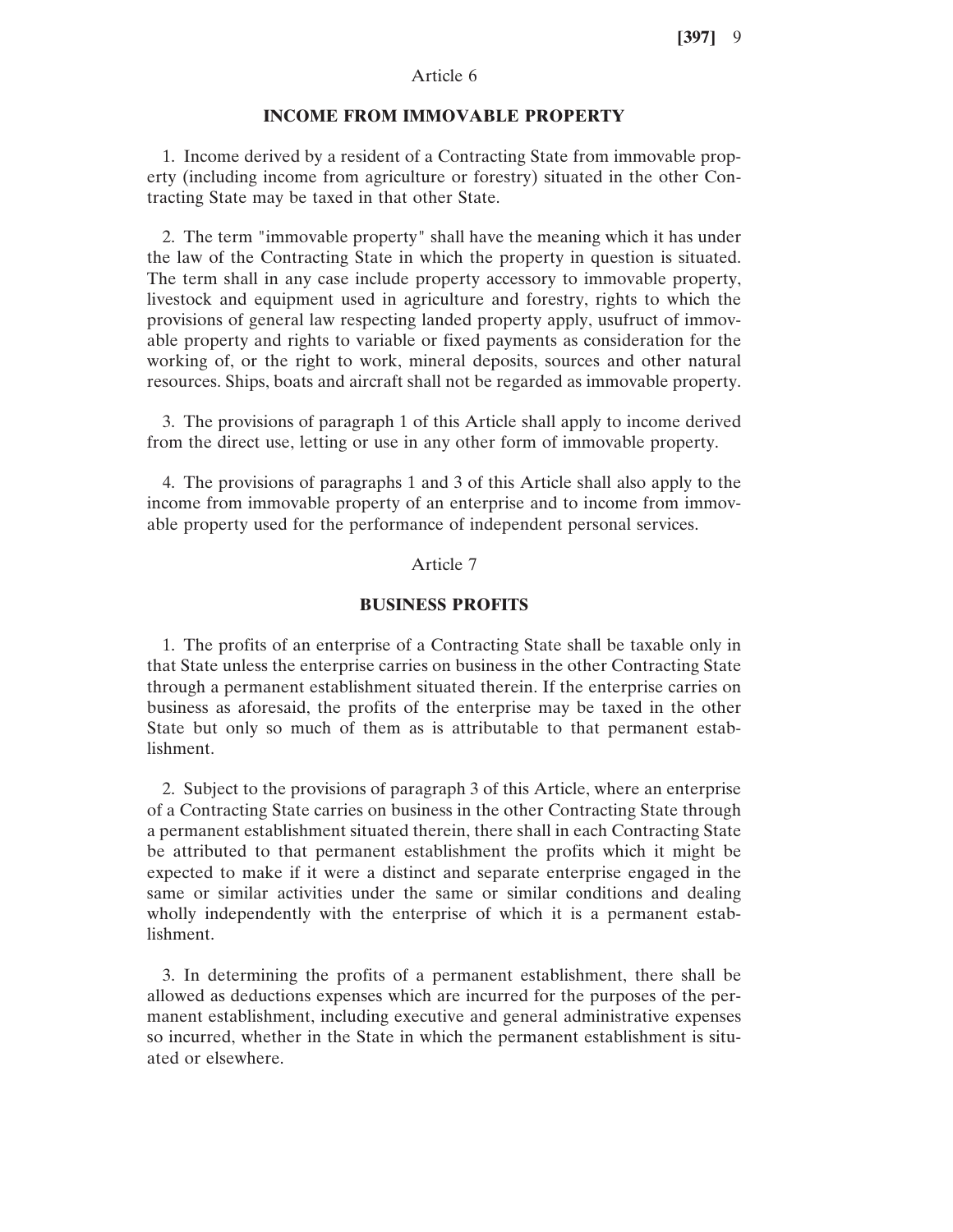4. Insofar as it has been customary in a Contracting State to determine the profits to be attributed to a permanent establishment on the basis of an apportionment of the total profits of the enterprise to its various parts, nothing in paragraph 2 of this Article shall preclude that Contracting State from determining the profits to be taxed by such an apportionment as may be customary; the method of apportionment adopted shall, however, be such that the result shall be in accordance with the principles contained in this Article.

5. No profits shall be attributed to a permanent establishment by reason of the mere purchase by that permanent establishment of goods or merchandise for the enterprise.

6. For the purposes of the preceding paragraphs of this Article, the profits to be attributed to the permanent establishment shall be determined by the same method year by year unless there is good and sufficient reason to the contrary.

7. Where profits include items of income or gains which are dealt with separately in other Articles of this Convention, then the provisions of those Articles shall not be affected by the provisions of this Article.

#### Article 8

### **INTERNATIONAL TRANSPORT**

1. Profits of an enterprise of a Contracting State from the operation of ships or aircraft in international traffic shall be taxable only in that State.

2. For the purposes of this Article, profits derived from the operation of ships or aircraft in international traffic include profits derived from the rental of ships or aircraft if such ships or aircraft are operated in international traffic or if such rental profits are incidental to other profits described in paragraph 1 of this Article.

3. The provisions of paragraph 1 of this Article shall also apply to profits from participation in a pool, a joint business or an international operating agency.

#### Article 9

### **ASSOCIATED ENTERPRISES**

1. Where:

a) an enterprise of a Contracting State participates directly or indirectly in the management, control or capital of an enterprise of the other Contracting State; or

b) the same persons participate directly or indirectly in the management, control or capital of an enterprise of a Contracting State and an enterprise of the other Contracting State,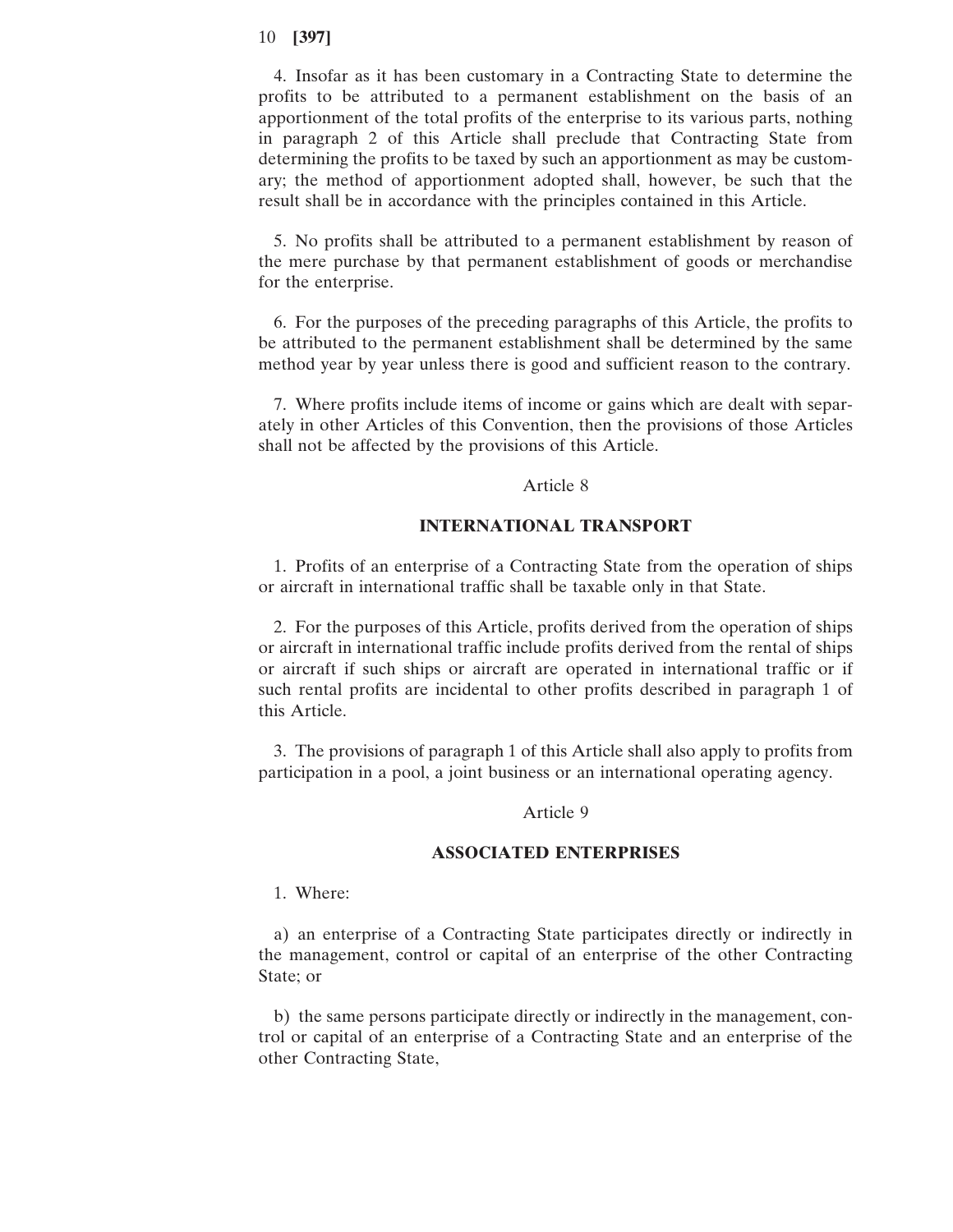and in either case conditions are made or imposed between the two enterprises in their commercial or financial relations which differ from those which would be made between independent enterprises, then any profits which would, but for those conditions, have accrued to one of the enterprises, but, by reason of those conditions, have not so accrued, may be included by a Contracting State in the profits of that enterprise and taxed accordingly.

2. Where a Contracting State includes in the profits of an enterprise of that State — and taxes accordingly — profits on which an enterprise of the other Contracting State has been charged to tax in that other State and the profits so included are profits which would have accrued to the enterprise of the firstmentioned State if the conditions made between the two enterprises had been those which would have been made between independent enterprises, then that other State shall make an appropriate adjustment to the amount of the tax charged therein on those profits. In determining such adjustment, due regard shall be had to the other provisions of this Convention and the competent authorities of the Contracting States shall if necessary consult each other.

### Article 10

#### **DIVIDENDS**

1. Dividends paid by a company which is a resident of a Contracting State to a resident of the other Contracting State may be taxed in that other State.

2. However, such dividends may also be taxed in the Contracting State of which the company paying the dividends is a resident and according to the laws of that State, but if the beneficial owner of the dividends is a resident of the other Contracting State, the tax so charged shall not exceed:

a) 5 per cent of the gross amount of the dividends if the beneficial owner is a company (other than a partnership) which holds directly at least 25 per cent of the capital of the company paying the dividends;

b) 15 per cent of the gross amount of the dividends in all other cases.

The competent authorities of the Contracting States shall by mutual agreement settle the mode of application of these limitations.

This paragraph shall not affect the taxation of the company in respect of the profits out of which the dividends are paid.

3. The term "dividends" as used in this Article means income from shares or other rights, not being debt-claims, as well as any income or distribution assimilated to income from shares under the taxation laws of the Contracting State of which the company paying the dividends or income or making the distribution is a resident.

4. The provisions of paragraphs 1 and 2 of this Article shall not apply if the beneficial owner of the dividends, being a resident of a Contracting State, carries on business in the other Contracting State of which the company paying the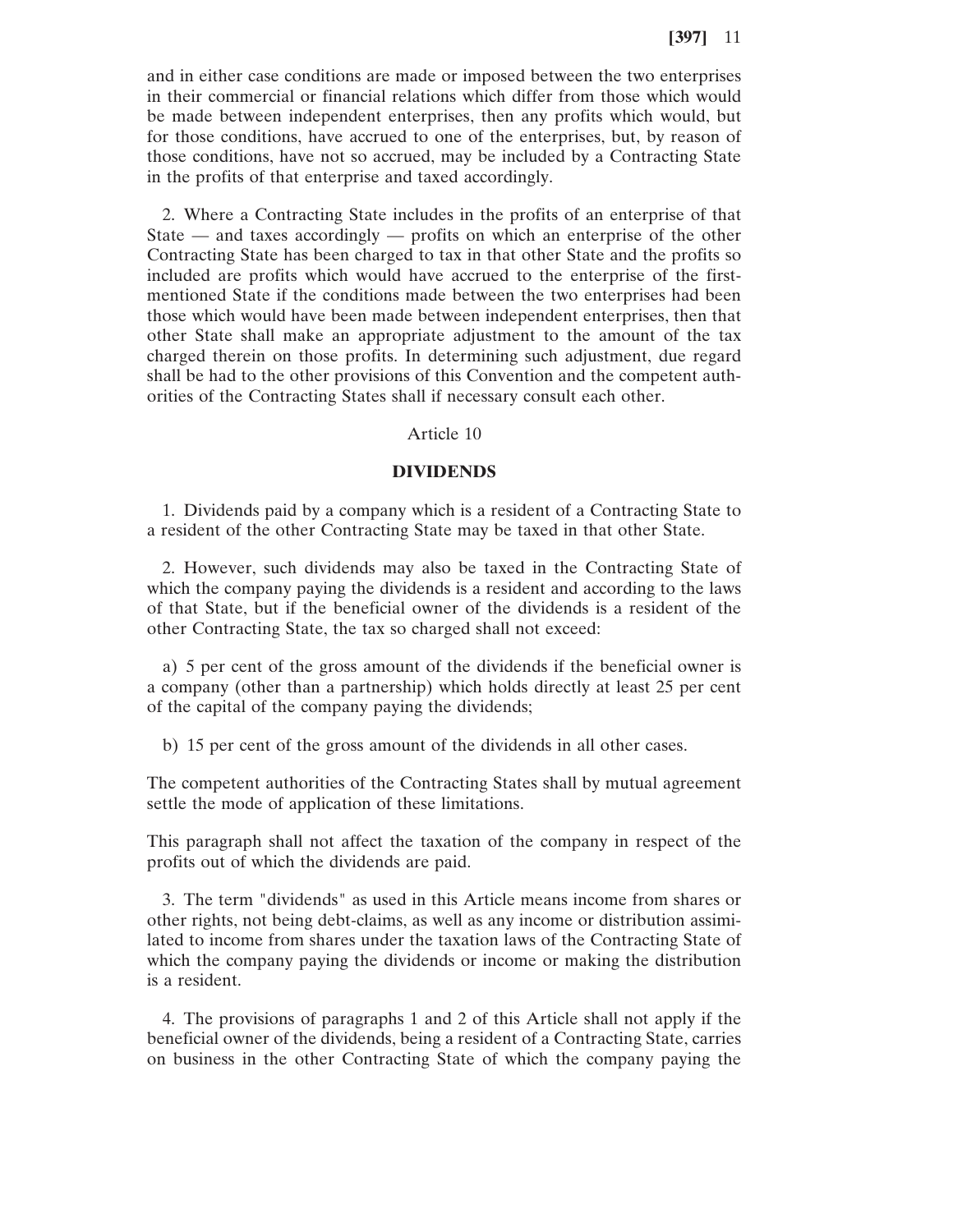dividends is a resident, through a permanent establishment situated therein, or performs in that other State independent personal services from a fixed base situated therein, and the holding in respect of which the dividends are paid is effectively connected with such permanent establishment or fixed base. In such case the provisions of Article 7 or Article 14 of this Convention, as the case may be, shall apply.

5. Where a company which is a resident of a Contracting State derives profits or income from the other Contracting State, that other State may not impose any tax on the dividends paid by the company, except insofar as such dividends are paid to a resident of that other State or insofar as the holding in respect of which the dividends are paid is effectively connected with a permanent establishment or a fixed base situated in that other State, nor subject the company's undistributed profits to a tax on the company's undistributed profits, even if the dividends paid or the undistributed profits consist wholly or partly of profits or income arising in such other State.

#### Article 11

#### **INTEREST**

1. Interest arising in a Contracting State and paid to a resident of the other Contracting State may be taxed in that other State.

2. However, such interest may also be taxed in the Contracting State in which it arises and according to the laws of that State, but if the beneficial owner of the interest is a resident of the other Contracting State, the tax so charged shall not exceed 10 per cent of the gross amount of the interest.

3. Notwithstanding the provisions of paragraph 2 of this Article, any such interest as is mentioned in paragraph 1 of this Article shall be taxable at 5 per cent of the gross amount of the interest in the case of interest arising in a Contracting State and paid:

- i) in connection with the sale on credit of industrial, commercial or scientific equipment;
- ii) on any loan granted by a bank.

The competent authorities of the Contracting States shall by mutual agreement settle the mode of application of this limitation.

4. The term "interest" as used in this Article means income from debt-claims of every kind, whether or not secured by mortgage and whether or not carrying a right to participate in the debtor's profits, and in particular, income from government securities and income from bonds or debentures, including premiums and prizes attaching to such securities, bonds or debentures as well as all other income assimilated to income from money lent by the laws of the State in which income arises but does not include any income which is treated as a dividend under Article 10.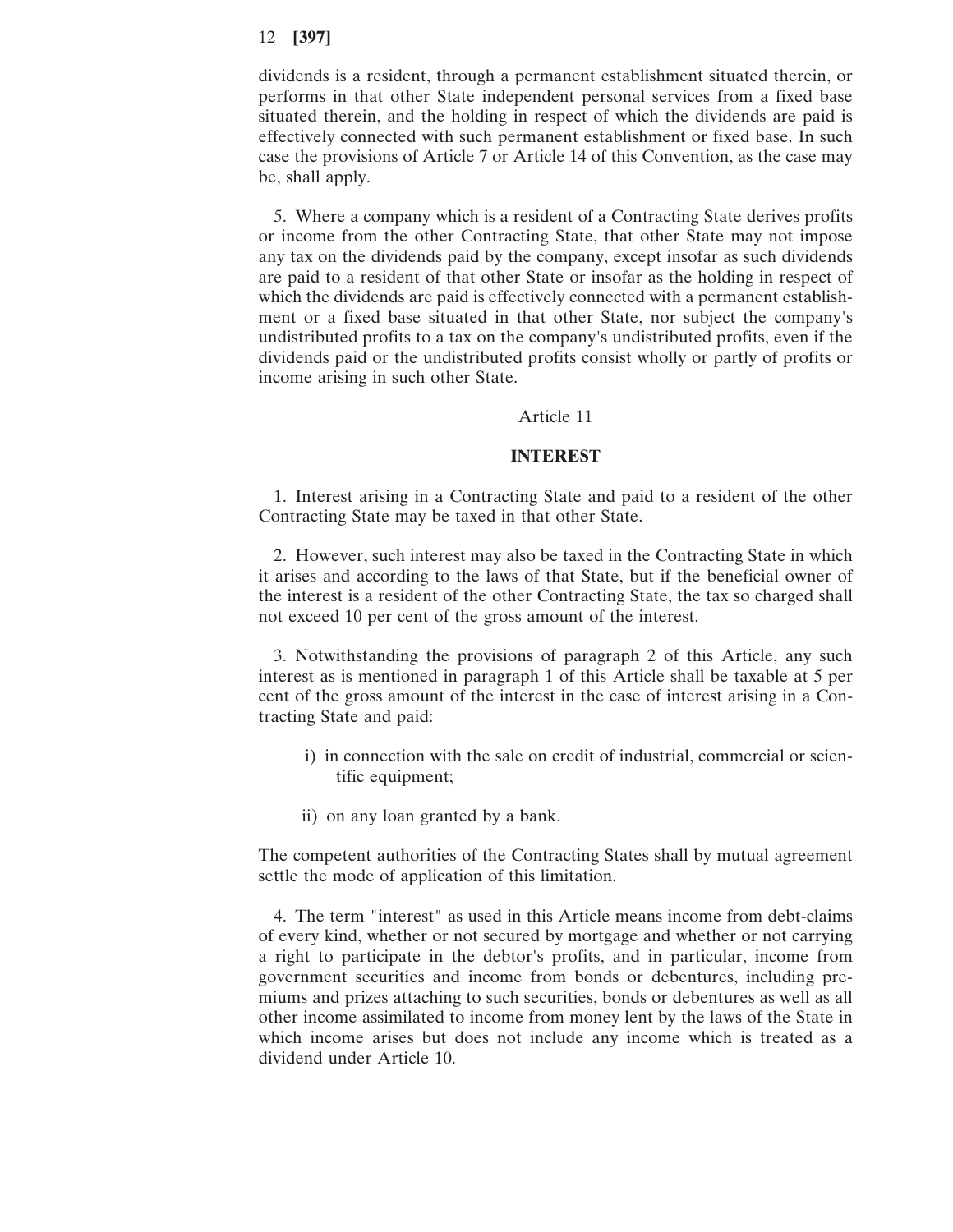5. The provisions of paragraphs 1, 2 and 3 of this Article shall not apply if the beneficial owner of the interest, being a resident of a Contracting State, carries on business in the other Contracting State in which the interest arises, through a permanent establishment situated therein, or performs in that other State independent personal services from a fixed base situated therein, and the debt-claim in respect of which the interest is paid is effectively connected with such permanent establishment or fixed base. In such case the provisions of Article 7 or Article 14 of this Convention, as the case may be, shall apply.

6. Interest shall be deemed to arise in a Contracting State when the payer is a resident of that State. Where, however, the person paying the interest, whether he is a resident of a Contracting State or not, has in a Contracting State a permanent establishment or a fixed base in connection with which the indebtedness on which the interest is paid was incurred, and such interest is borne by such permanent establishment or fixed base, then such interest shall be deemed to arise in the State in which the permanent establishment or fixed base is situated.

7. Where, by reason of a special relationship between the payer and the beneficial owner or between both of them and some other person, the amount of the interest, having regard to the debt-claim for which it is paid, exceeds the amount which would have been agreed upon by the payer and the beneficial owner in the absence of such relationship, the provisions of this Article shall apply only to the last-mentioned amount. In such case, the excess part of the payments shall remain taxable according to the laws of each Contracting State, due regard being had to the other provisions of this Convention.

8. Notwithstanding the provisions of paragraph 2 of this Article, interest arising in a Contracting State shall be exempt from tax in that State if—

a) the beneficial owner of the interest is the Government of the other Contracting State, or any agency thereof authorised as such by the Government of that other Contracting State, or

- b) such interest is paid
	- i) in respect of any loan made, guaranteed or insured, or
	- ii) in respect of any debt claim of whatever kind guaranteed, insured or directly or indirectly financed

by, or on behalf of, the Government of either Contracting State or any agency thereof authorised as such by the Government of the Contracting State.

Article 12

#### **ROYALTIES**

1. Royalties arising in a Contracting State and paid to a resident of the other Contracting State may be taxed in that other State.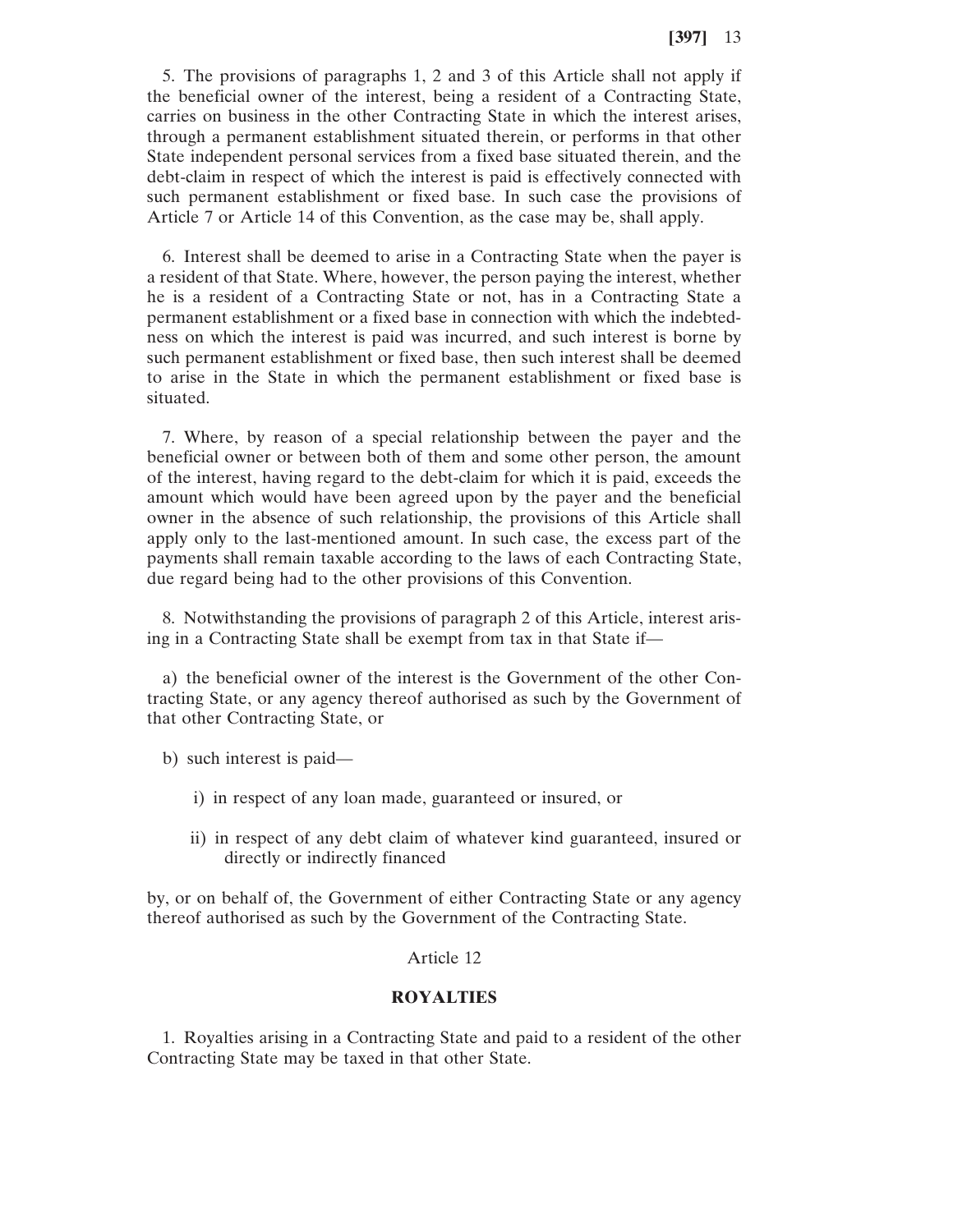2. The term "royalties" as used in this Article means payments of any kind received as a consideration for the use of, or the right to use, any copyright of literary, artistic or scientific work including cinematograph films, any patent, trade mark, secret formula or process, or for information concerning industrial, commercial or scientific experience.

3. However, such royalties may also be taxed in the Contracting State in which they arise and in accordance with the laws of that Contracting State, but if the beneficial owner of the royalties is the resident of the other Contracting State, the tax so charged shall not exceed 10 per cent of the gross amount of the royalties. The competent authorities of the Contracting States shall by mutual agreement settle the mode of application of this limitation.

4. Notwithstanding the provisions of paragraph 3 of this Article, in the case of payment of royalties in respect of any copyright of scientific work, any patent, trade mark, secret formula, process or information concerning industrial, commercial or scientific experience the tax charged shall not exceed 5 per cent of the gross amount of the royalties. The competent authorities of the Contracting States shall by mutual agreement settle the mode of application of this limitation.

5. The provisions of paragraphs 1, 3 and 4 of this Article shall not apply if the beneficial owner of the royalties, being a resident of a Contracting State, carries on business in the other Contracting State in which the royalties arise, through a permanent establishment situated therein, or performs in that other State independent personal services from a fixed base situated therein, and the right or property in respect of which the royalties are paid is effectively connected with such permanent establishment or fixed base. In such case the provisions of Article 7 or Article 14 of this Convention, as the case may be, shall apply.

6. Where, by reason of a special relationship between the payer and the beneficial owner or between both of them and some other person, the amount of the royalties, having regard to the use, right or information for which they are paid, exceeds the amount which would have been agreed upon by the payer and the beneficial owner in the absence of such relationship, the provisions of this Article shall apply only to the last-mentioned amount. In such case, the excess part of the payments shall remain taxable according to the laws of each Contracting State, due regard being had to the other provisions of this Convention.

7. Royalties shall be deemed to arise in a Contracting State when the payer is a resident of that State. Where, however, the person paying the royalties, whether he is a resident of a Contracting State or not, has in a Contracting State a permanent establishment or a fixed base in connection with which the obligation to pay the royalties are paid was incurred, and such royalties are borne by such permanent establishment or fixed base, then such royalties shall be deemed to arise in the State in which the permanent establishment or fixed base is situated.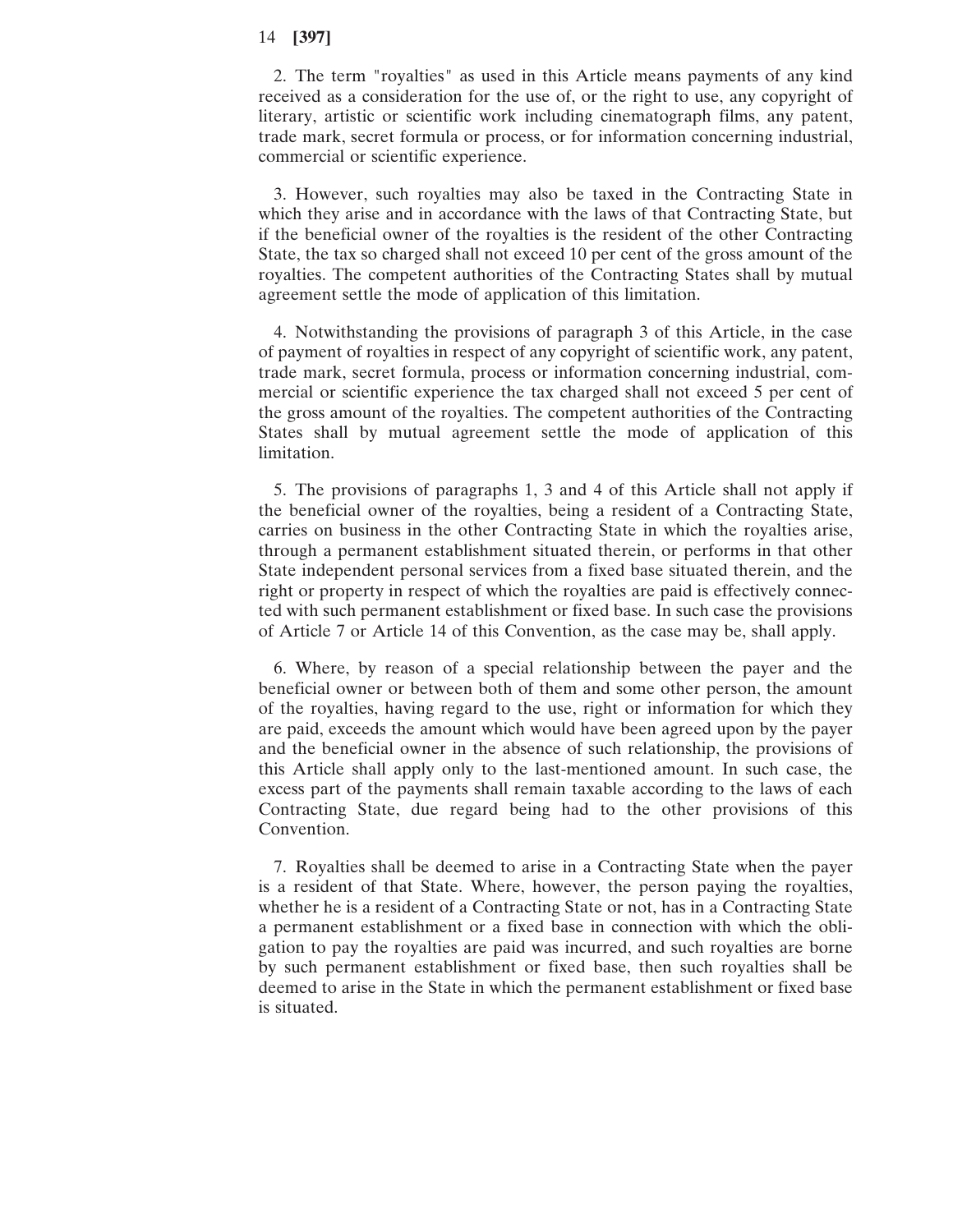# Article 13

### **CAPITAL GAINS**

1. Gains derived by a resident of a Contracting State from the alienation of immovable property referred to in Article 6 of this Convention and situated in the other Contracting State may be taxed in that other State.

2. Gains derived by a resident of a Contracting State from the alienation of:

a) shares, other than shares quoted on a recognised stock exchange, deriving their value or the greater part of their value directly or indirectly from immovable property situated in the other Contracting State, or

b) an interest in a partnership or in a trust, or any other body the assets of which consist principally of immovable property situated in the other Contracting State, or of shares referred to in sub-paragraph a) above, may be taxed in that other State.

3. Gains derived by a resident of a Contracting State from the alienation of stock, participation, or other rights in the capital of a company which is a resident of the other Contracting State may be taxed in that other Contracting State if the recipient of the gains, during the twelve month period preceding such alienation, held a participation, directly or indirectly, of at least 25 per cent of the capital of that company. The provisions of this paragraph shall not apply where such a gain has been derived as a consequence of a reorganisation, merger or division of companies or similar transaction.

4. Gains from the alienation of movable property forming part of the business property of a permanent establishment which an enterprise of a Contracting State has in the other Contracting State or of movable property pertaining to a fixed base available to a resident of a Contracting State in the other Contracting State for the purpose of performing independent personal services, including such gains from the alienation of such a permanent establishment (alone or with the whole enterprise) or of such fixed base, may be taxed in that other State.

5. Gains from the alienation of ships or aircraft operated in international traffic by an enterprise of a Contracting State or movable property pertaining to the operation of such ships or aircraft, shall be taxable only in that Contracting State.

6. Gains from the alienation of any property other than that referred to in the preceding paragraphs of this Article shall be taxable only in the Contracting State of which the alienator is a resident.

7. The provisions of paragraph 6 of this Article shall not affect the right of a Contracting State to levy, according to its law, a tax on gains from the alienation of any property derived by an individual who is a resident of the other Contracting State and has been a resident of the first-mentioned State at any time during five years immediately preceding the alienation of the property if the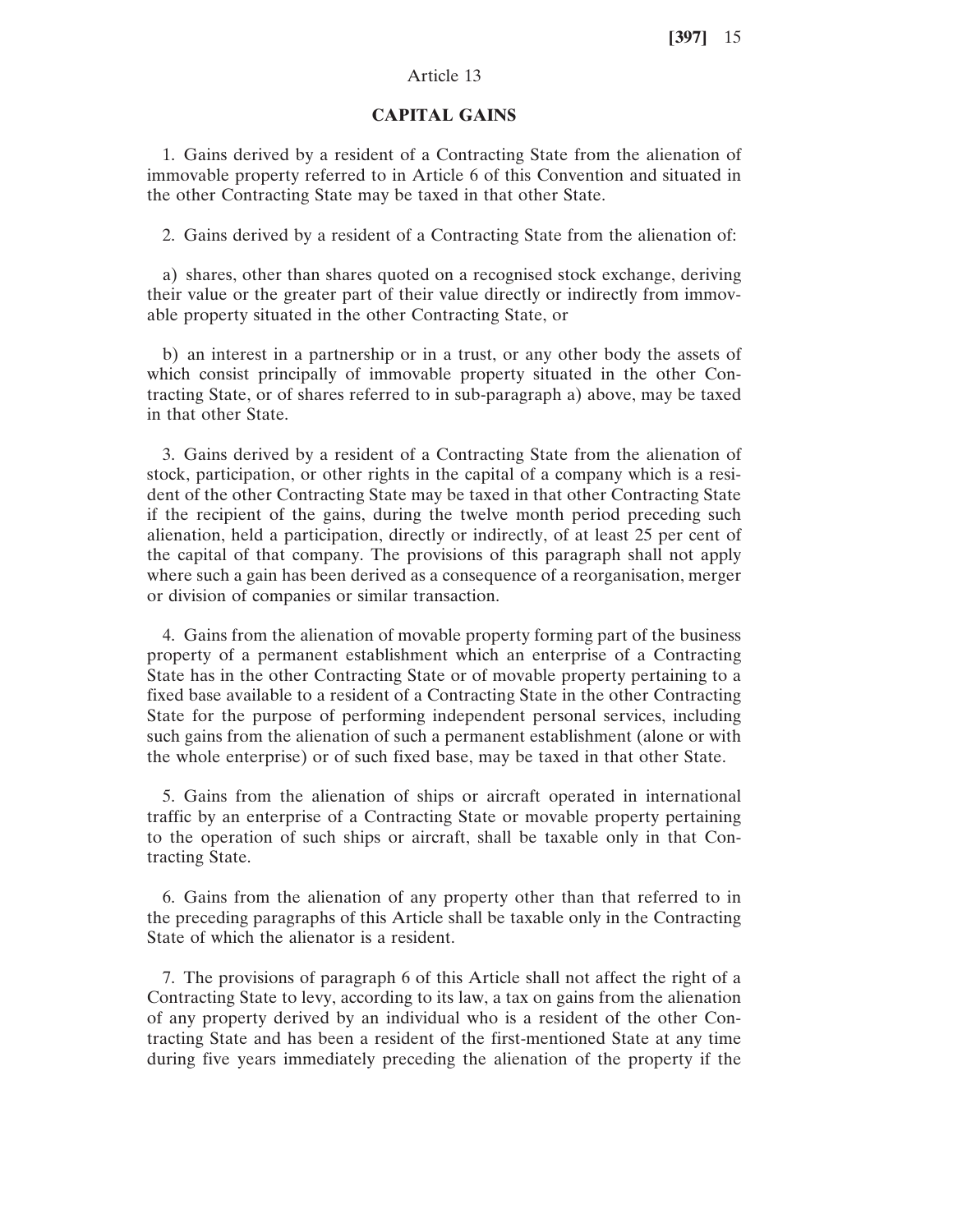property was held by the individual before he became a resident of that other State.

### Article 14

### **INDEPENDENT PERSONAL SERVICES**

1. Income derived by a resident of a Contracting State in respect of professional services or other activities of an independent character shall be taxable only in that State unless he has a fixed base regularly available to him in the other Contracting State for the purpose of performing his activities. If he has such a fixed base, the income may be taxed in the other State but only so much of it as is attributable to that fixed base.

2. The term "professional services" includes especially independent scientific, literary, artistic, educational or teaching activities as well as the independent activities of physicians, lawyers, engineers, architects, dentists and accountants.

#### Article 15

# **DEPENDENT PERSONAL SERVICES**

1. Subject to the provisions of Articles 16, 18, 19 and 20 of this Convention, salaries, wages and other similar remuneration derived by a resident of a Contracting State in respect of an employment shall be taxable only in that State unless the employment is exercised in the other Contracting State. If the employment is so exercised, such remuneration as is derived therefrom may be taxed in that other State.

2. Notwithstanding the provisions of paragraph 1 of this Article, remuneration derived by a resident of a Contracting State in respect of an employment exercised in the other Contracting State shall be taxable only in the first-mentioned State if:

a) the recipient is present in the other State for a period or periods not exceeding in the aggregate 183 days in any twelve month period commencing or ending in the fiscal year concerned of the other State, and

b) the remuneration is paid by, or on behalf of, an employer who is not a resident of the other State, and

c) the remuneration is not borne by a permanent establishment or a fixed base which the employer has in the other State.

3. Notwithstanding the preceding provisions of this Article, remuneration derived in respect of an employment exercised aboard a ship or aircraft operated in international traffic by an enterprise of a Contracting State, may be taxed in that Contracting State.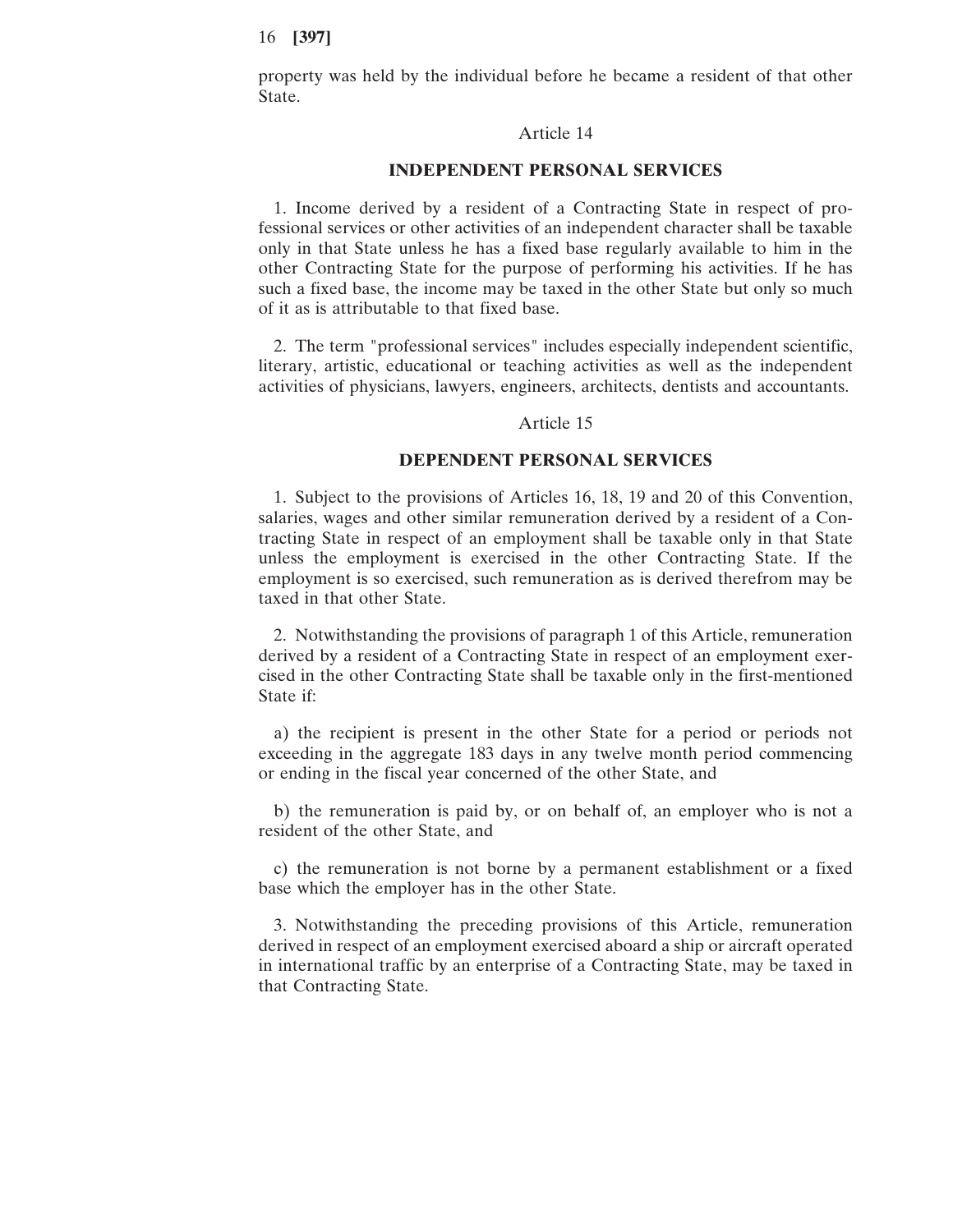# Article 16

### **DIRECTORS' FEES**

Directors' fees and other similar payments derived by a resident of a Contracting State in his capacity as a member of the board of directors of a company which is a resident of the other Contracting State may be taxed in that other State.

### Article 17

# **ARTISTES AND SPORTSMEN**

1. Notwithstanding the provisions of Articles 14 and 15 of this Convention, income derived by a resident of a Contracting State as an entertainer, such as a theatre, motion picture, radio or television artiste, or a musician, or as a sportsman, from his personal activities as such exercised in the other Contracting State, may be taxed in that other State.

2. Where income in respect of personal activities exercised by an entertainer or a sportsman in his capacity as such accrues not to the entertainer or sportsman himself but to another person, that income may, notwithstanding the provisions of Articles 7, 14 and 15 of this Convention, be taxed in the Contracting State in which the activities of the entertainer or sportsman are exercised.

3. The provisions of paragraphs 1 and 2 of this Article shall not apply to income derived from activities performed in a Contracting State by entertainers or sportsmen if the visit to that State is wholly or mainly supported by public funds of one or both of the Contracting States or political subdivisions or local authorities thereof. In such a case, the income shall be taxable only in the Contracting State in which the entertainer or the sportsman is a resident.

## Article 18

## **PENSIONS AND ANNUITIES**

1. Subject to the provisions of paragraph 2 of Article 19 of this Convention, pensions and other similar remuneration paid to a resident of a Contracting State in consideration of past employment and any annuity paid to such resident shall be taxable only in that State.

2. The term "annuity" means a stated sum payable to an individual periodically at stated times during his life or during a specified or ascertainable period of time under an obligation to make the payments in return for adequate and full consideration in money or money's worth.

3. Notwithstanding the provisions of paragraph 1 of this Article, pensions and other similar payments made under the social security legislation of a Contracting State shall be taxable only in that State.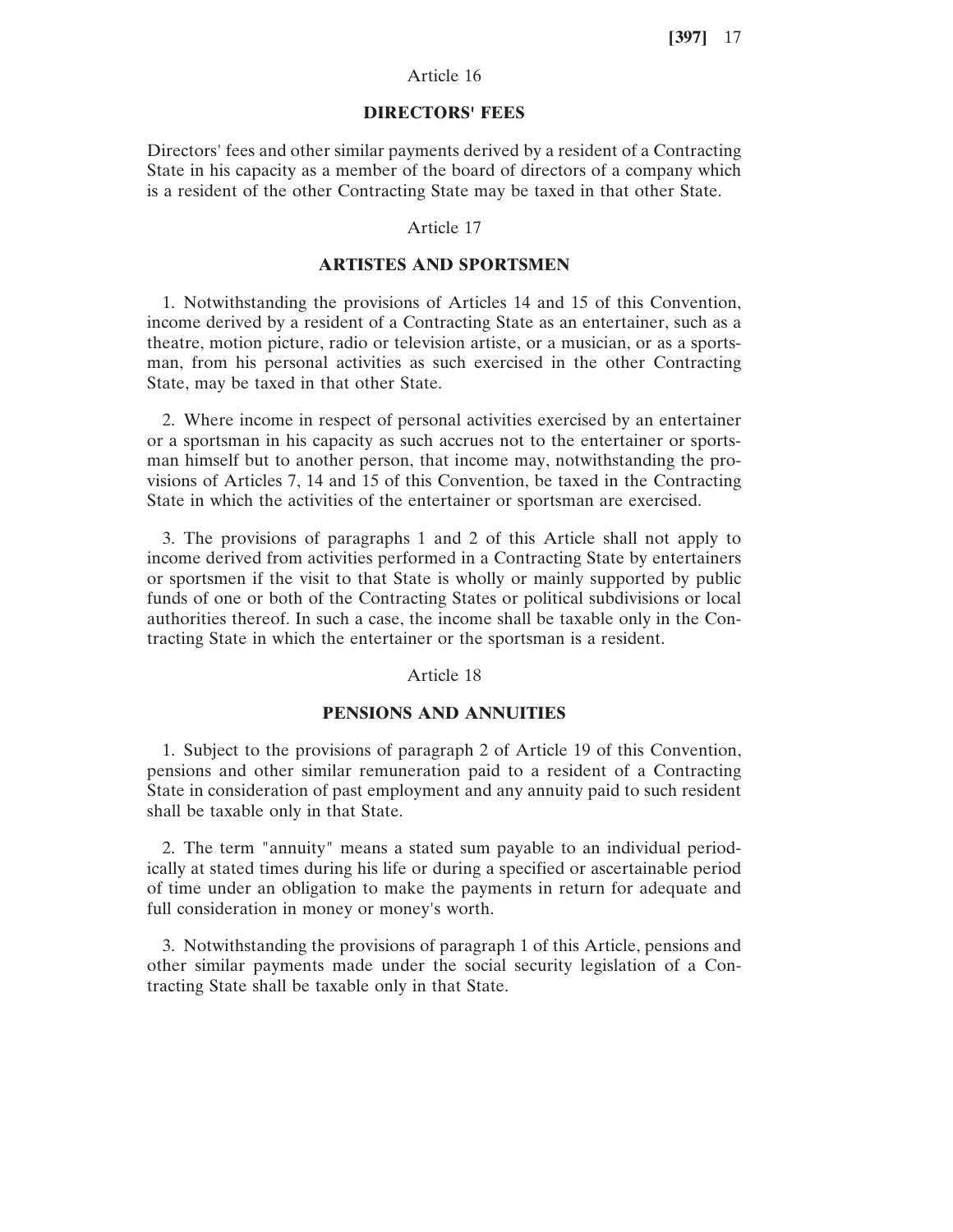### Article 19

#### GOVERNMENT SERVICE

1. a) Salaries, wages and other similar remuneration, other than a pension, paid by a Contracting State or a political subdivision or a local authority thereof to an individual in respect of services rendered to that State or subdivision or authority in the discharge of functions of a governmental nature shall be taxable only in that State.

b) However, such salaries, wages and other similar remuneration shall be taxable only in the other Contracting State if the services are rendered in that State and the individual is a resident of that State who:

- (i) is a national of that State; or
- (ii) did not become a resident of that State solely for the purpose of rendering the services.

2. a) Any pension paid by, or out of funds created by, a Contracting State or a political subdivision or a local authority thereof to an individual in respect of services rendered to that State or subdivision or authority in the discharge of functions of a governmental nature shall be taxable only in that State.

b) However, such pension shall be taxable only in the other Contracting State if the individual is a resident of, and a national of, that State.

3. The provisions of Articles 15, 16, 17 and 18 of this Convention shall apply to salaries, wages and other similar remuneration, and to pensions, in respect of services rendered in connection with a business carried on by a Contracting State or a political subdivision or a local authority thereof.

Article 20

### **STUDENTS**

Payments which a student or business apprentice who is or was immediately before visiting a Contracting State a resident of the other Contracting State and who is present in the first-mentioned State solely for the purpose of his education or training receives for the purpose of his maintenance, education or training shall not be taxed in the first-mentioned State, provided that such payments arise from sources outside that State.

Article 21

### **OTHER INCOME**

1. Items of income of a resident of a Contracting State, wherever arising, not dealt with in the foregoing Articles of this Convention shall be taxable only in that State.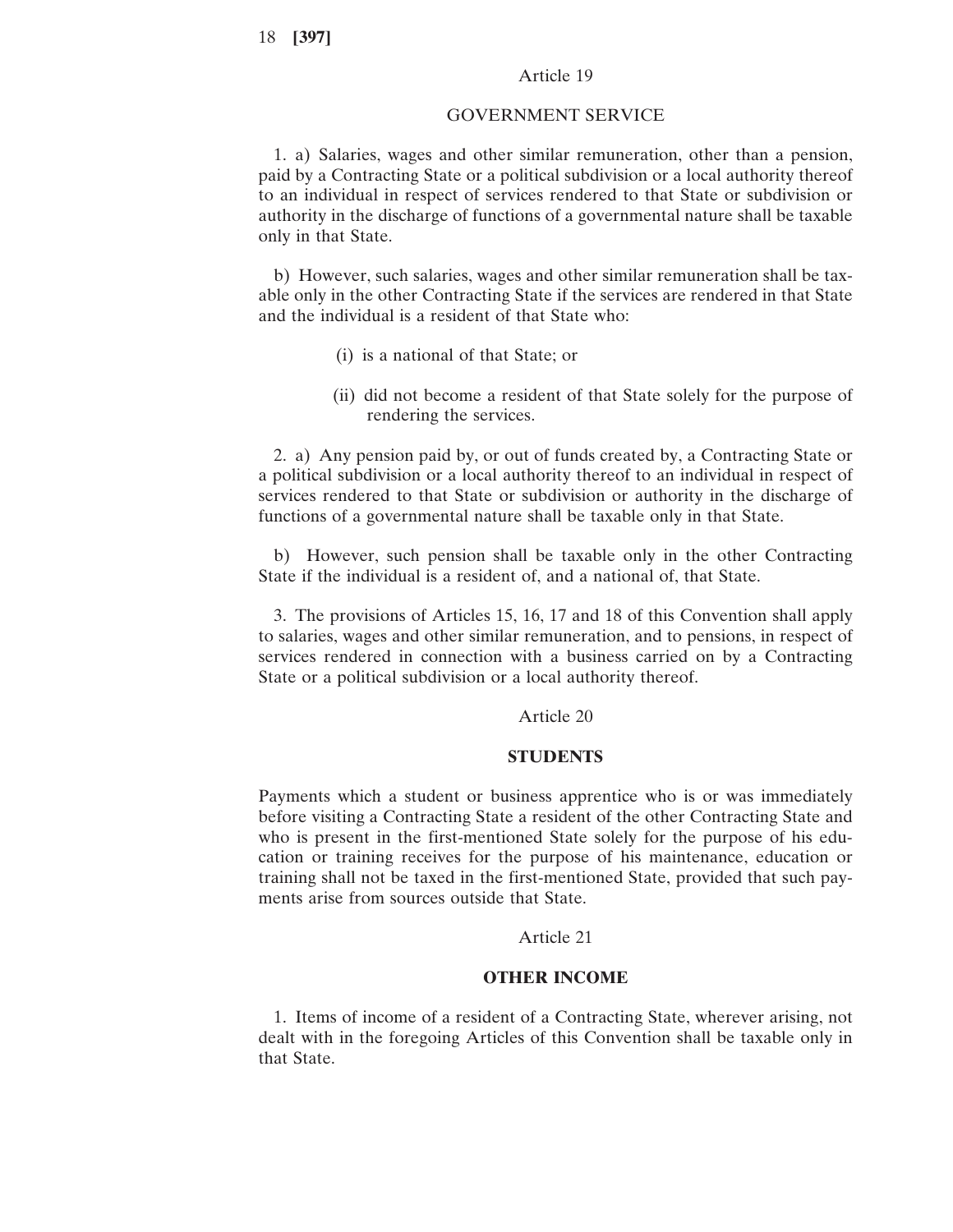2. The provisions of paragraph 1 of this Article shall not apply to income, other than income from immovable property as defined in paragraph 2 of Article 6 of this Convention, if the recipient of such income, being a resident of a Contracting State, carries on business in the other Contracting State through a permanent establishment situated therein, or performs in that other State independent personal services from a fixed base situated therein, and the right or property in respect of which the income is paid is effectively connected with such permanent establishment or fixed base. In such case the provisions of Article 7 or Article 14 of this Convention, as the case may be, shall apply.

3. Notwithstanding the provisions of paragraphs 1 and 2 of this Article, items of income of a resident of a Contracting State not dealt with in the foregoing Articles of the Convention and arising in the other Contracting State may also be taxed in that other State.

# Article 22

# **ELIMINATION OF DOUBLE TAXATION**

1. Subject to the provisions of the laws of Ireland regarding the allowance a credit against Irish tax of tax payable in a territory outside Ireland (which shall not affect the general principle hereof):

a) Ukrainian tax payable under the laws of Ukraine and in accordance with this Convention, whether directly or by deduction, on profits, income or gains from sources within Ukraine (excluding in the case of a dividend tax payable in respect of the profits out of which the dividend is paid) shall be allowed as a credit against any Irish tax computed by reference to the same profits, income or gains by reference to which Ukrainian tax is computed;

b) in the case of a dividend paid by a company which is a resident of Ukraine to a company which is a resident of Ireland and which controls directly or indirectly 25 per cent or more of the voting power in the company paying the dividend, the credit shall take into account (in addition to any Ukrainian tax creditable under the provisions of subparagraph *a*) of this paragraph) Ukrainian tax payable by the company in respect of the profits out of which such dividend is paid.

2. Subject to the provisions of the law of Ukraine regarding the elimination of tax payable in a territory outside Ukraine (which shall not affect the general principle hereof), Irish tax payable under the laws of Ireland and in accordance with this Convention, whether directly or by deduction, on profits, income or gains from sources within Ireland shall be allowed as a credit against any Ukrainian tax computed by reference to the same profits, income or gains by reference to which the Irish tax is computed. Such credit shall not, however, exceed that part of the Ukrainian tax, as computed before the credit is given, which is attributable, as the case may be, to the profits, income or gains which may be taxed in Ireland.

3. Where in accordance with any provision of the Convention income derived by a resident of a Contracting State is exempt from tax in that State, such State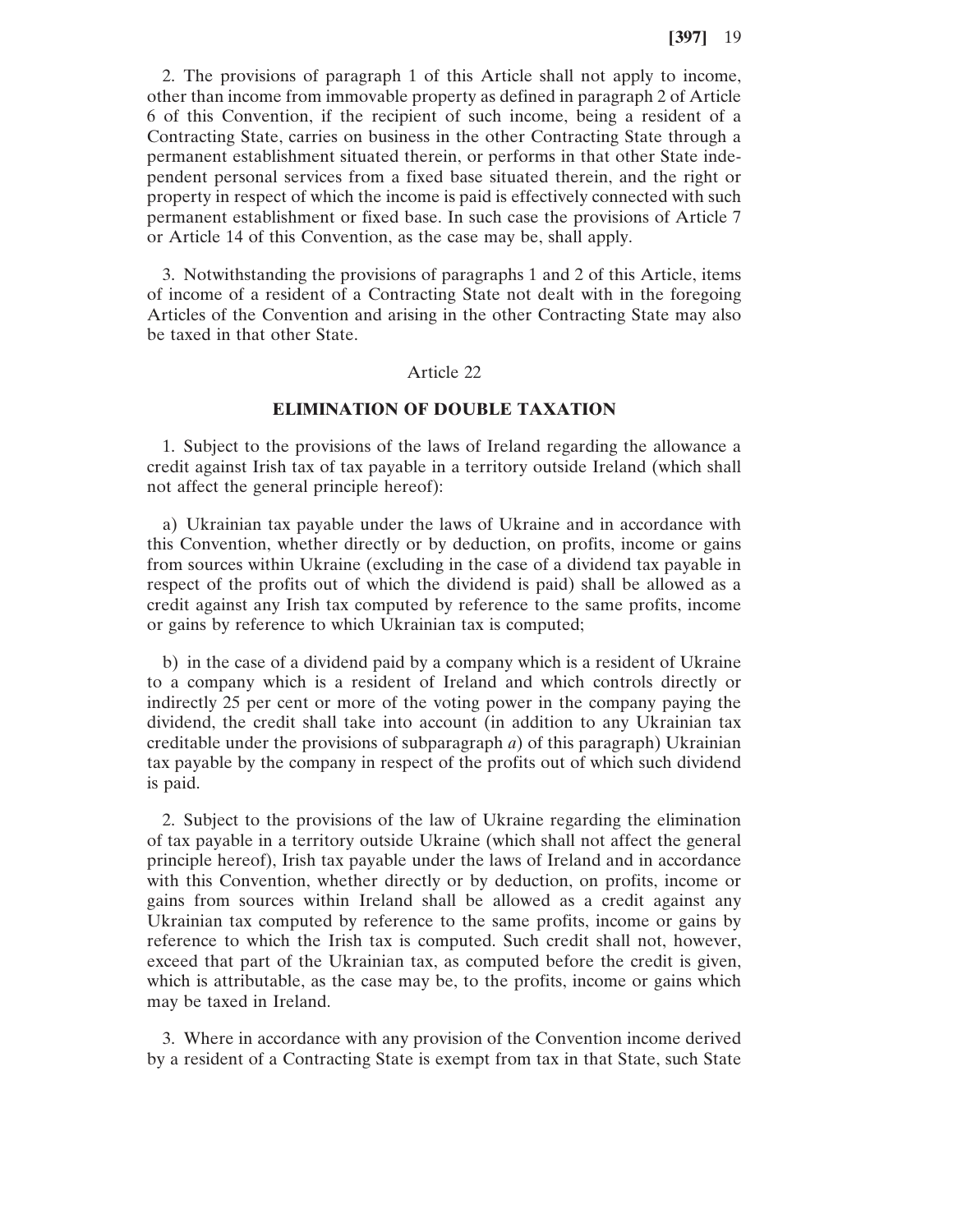may nevertheless, in calculating the amount of tax on the remaining income of such resident, take into account the exempted income.

4. For the purposes of paragraphs 1 and 2 of this Article, profits, income and gains owned by a resident of a Contracting State which may be taxed in the other Contracting State in accordance with this Convention shall be deemed to arise from sources in that other Contracting State.

#### Article 23

### **NON-DISCRIMINATION**

1. Nationals of a Contracting State shall not be subjected in the other Contracting State to any taxation or any requirement connected therewith, which is other or more burdensome than the taxation and connected requirements to which nationals of that other State in the same circumstances, in particular with respect to residence, are or may be subjected. This provision shall, notwithstanding the provisions of Article 1, also apply to persons who are not residents of one or both of the Contracting States.

2. The taxation on a permanent establishment which an enterprise of a Contracting State has in the other Contracting State shall not be less favourably levied in that other State than the taxation levied on enterprises of that other State carrying on the same activities. This provision shall not be construed as obliging a Contracting State to grant to residents of the other Contracting State any personal allowances, reliefs and reductions for taxation purposes on account of civil status or family responsibilities which it grants to its own residents.

3. Except where the provisions of paragraph 1 of Article 9, paragraph 7 of Article 11, or paragraph 6 of Article 12 of this Convention, apply, interest, royalties and other disbursements paid by an enterprise of a Contracting State to a resident of the other Contracting State shall, for the purpose of determining the taxable profits of such enterprise, be deductible under the same conditions as if they had been paid to a resident of the first-mentioned State.

4. Enterprises of a Contracting State, the capital of which is wholly or partly owned or controlled, directly or indirectly, by one or more residents of the other Contracting State, shall not be subjected in the first-mentioned State to any taxation or any requirement connected therewith which is other or more burdensome than the taxation and connected requirements to which other similar enterprises of the first-mentioned State are or may be subjected.

5. The provisions of this Article shall apply to taxes covered by this Convention.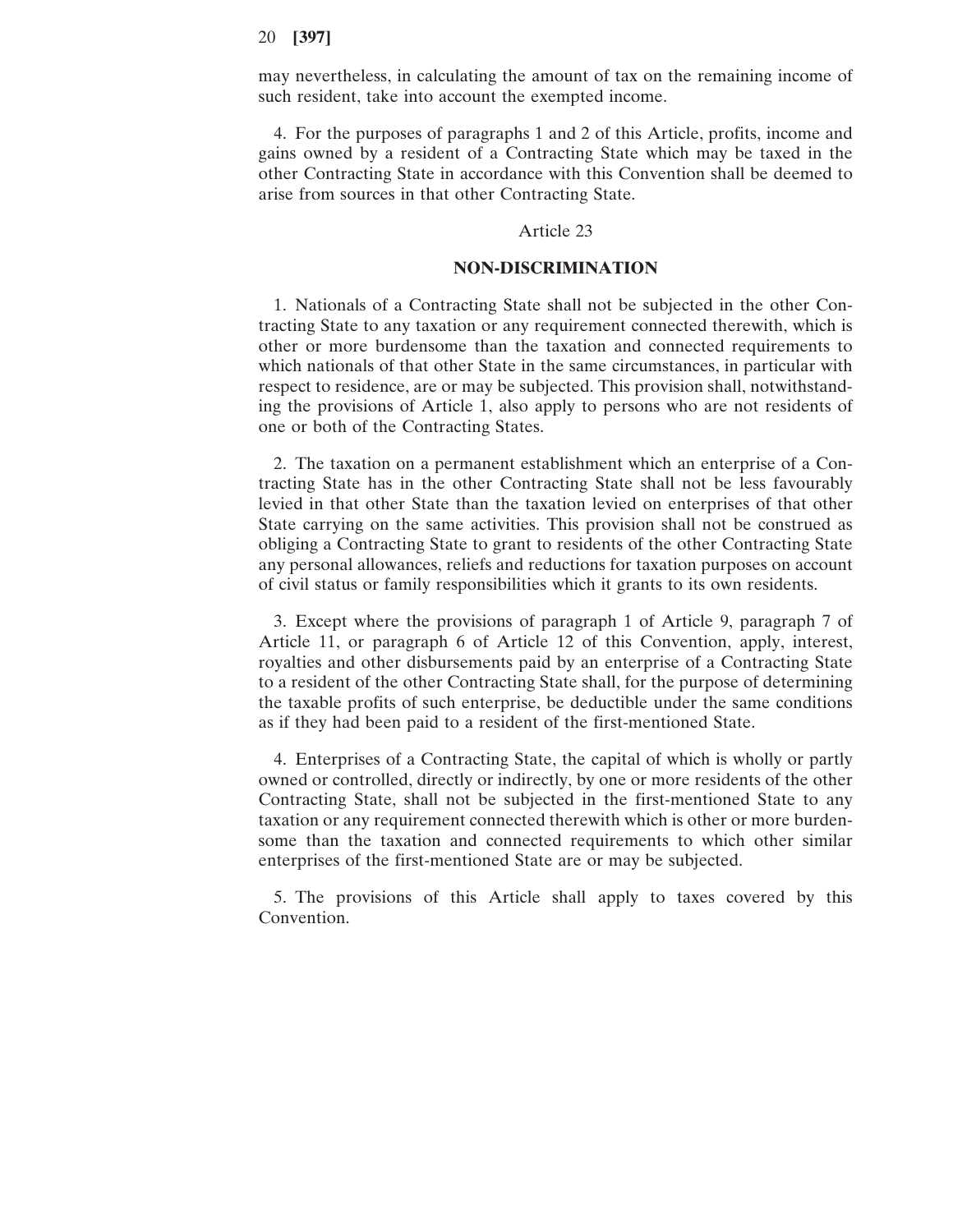# Article 24

#### **MUTUAL AGREEMENT PROCEDURE**

1. Where a person considers that the actions of one or both of the Contracting States result or will result for him in taxation not in accordance with the provisions of this Convention, he may, irrespective of the remedies provided by the domestic law of those States, present his case to the competent authority of the Contracting State of which he is a resident or, if his case comes under paragraph 1 of Article 23, to that of the Contracting State of which he is a national. The case must be presented within three years from the first notification of the action resulting in taxation not in accordance with the provisions of the Convention.

2. The competent authority shall endeavour, if the objection appears to it to be justified and if it is not itself able to arrive at a satisfactory solution, to resolve the case by mutual agreement with the competent authority of the other Contracting State, with a view to the avoidance of taxation which is not in accordance with the Convention. Any agreement reached shall be implemented notwithstanding any time limits in the domestic law of the Contracting States.

3. The competent authorities of the Contracting States shall endeavour to resolve by mutual agreement any difficulties or doubts arising as to the interpretation or the application of the Convention.

4. The competent authorities of the Contracting States may communicate with each other directly for the purpose of reaching an agreement in the sense of the preceding paragraphs.

#### Article 25

# **EXCHANGE OF INFORMATION**

1. The competent authorities of the Contracting States shall exchange such information as is foreseeably relevant for carrying out the provisions of this Convention or to the administration or enforcement of the domestic laws concerning taxes of every kind and description imposed on behalf of the Contracting States, or of their political subdivisions or local authorities, insofar as the taxation thereunder is not contrary to the Convention. The exchange of information is not restricted by Articles 1 and 2.

2. Any information received under paragraph 1 of this Article by a Contracting State shall be treated as secret in the same manner as information obtained under the domestic laws of that State and shall be disclosed only to persons or authorities (including courts and administrative bodies) concerned with the assessment or collection of, the enforcement or prosecution in respect of, or the determination of appeals in relation to the taxes referred to in paragraph 1 of this Article, or the oversight of the above. Such persons or authorities shall use the information only for such purposes. They may disclose the information in public court proceedings or in judicial decisions.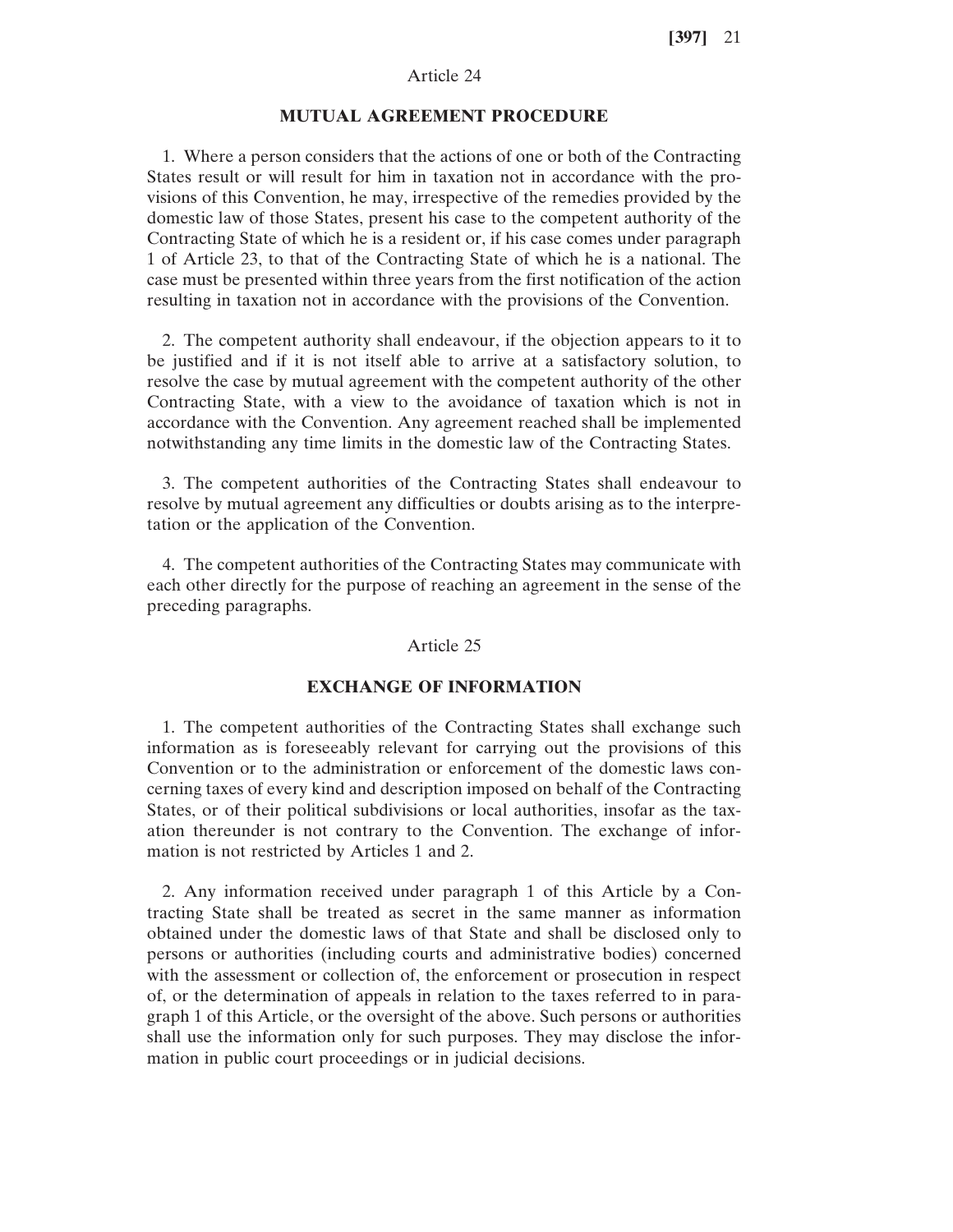3. In no case shall the provisions of paragraphs 1 and 2 of this Article be construed so as to impose on a Contracting State the obligation:

a) to carry out administrative measures at variance with the laws and administrative practice of that or of the other Contracting State;

b) to supply information which is not obtainable under the laws or in the normal course of the administration of that or of the other Contracting State;

c) to supply information which would disclose any trade, business, industrial, commercial or professional secret or trade process, or information the disclosure of which would be contrary to public policy (ordre public).

4. If information is requested by a Contracting State in accordance with this Article, the other Contracting State shall use its information gathering measures to obtain the requested information, even though that other State may not need such information for its own tax purposes. The obligation contained in the preceding sentence is subject to the limitations of paragraph 3 of this Article but in no case shall such limitations be construed to permit a Contracting State to decline to supply information solely because it has no domestic interest in such information.

5. In no case shall the provisions of paragraph 3 of this Article be construed to permit a Contracting State to decline to supply information solely because the information is held by a bank, other financial institution, nominee or person acting in an agency or a fiduciary capacity or because it relates to ownership interests in a person.

### Article 26

## **MEMBERS OF DIPLOMATIC MISSIONS AND CONSULAR POSTS**

Nothing in this Convention shall affect the fiscal privileges accorded to members of diplomatic missions or consular posts under the general rules of international law or under the provisions of special agreements.

### Article 27

#### **ENTRY INTO FORCE**

1. Each of the Contracting States shall notify to the other, through the diplomatic channel the completion of the procedures required by its domestic law for the bringing into force of this Convention. This Convention shall enter into force on the date of the later of these notifications and shall thereupon have effect:

a) in respect of taxes withheld at source, for amounts paid or credited on or after the first day of January next following the date on which the Convention enters into force;

b) in respect of other taxes: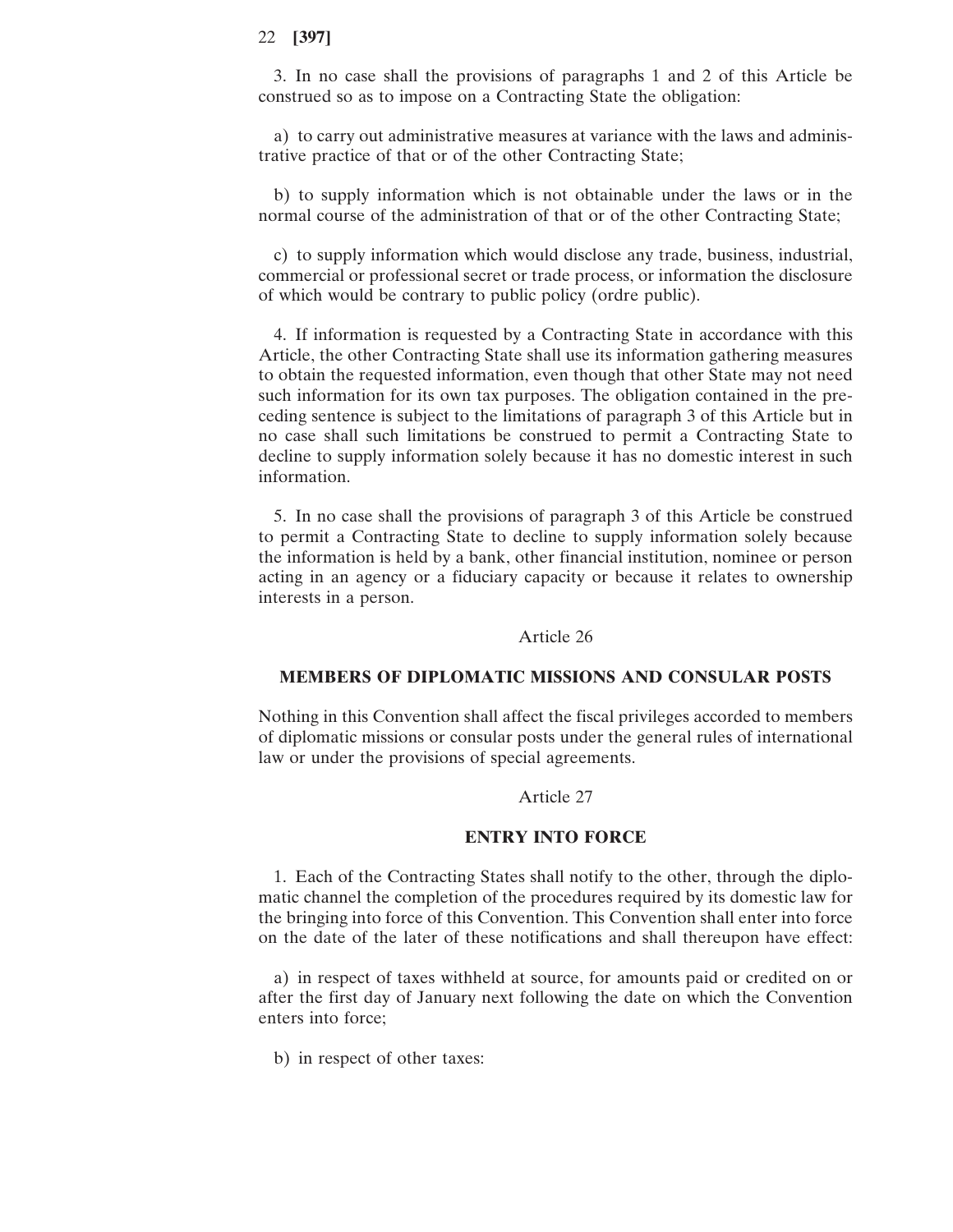- (i) in the case of Ireland, for any financial year as respects corporation tax and for any year of assessment as respects income tax, universal social charge on income and capital gains tax beginning on or after the first day of January next following the date on which the Convention enters into force;
- (ii) in the case of Ukraine, for taxable periods beginning on or after the first day of January next following the date on which the Convention enters into force.

2. As respects relations between Ukraine and Ireland, the Agreement dated 17 December 1986 between the Government of the Union of Soviet Socialist Republics and the Government of Ireland for the Avoidance of Double Taxation of Air Transport Undertakings and their Employees shall cease to have effect from the date on which the provisions of this Convention take effect.

### Article 28

### **TERMINATION**

This Convention shall remain in force until terminated by one of the Contracting States. Either Contracting State may terminate the Convention, through the diplomatic channel, by giving notice of termination at least six months before the end of any calendar year beginning after the expiry of five years from the date of entry into force of the Convention.

In such event, the Convention shall cease to have effect:

a) in respect of taxes withheld at source, for amount paid or credited on or after the first day of January next following the day on which the notice is given;

b) in respect of other taxes

- (i) in the case of Ireland, for any financial year as respects corporation tax and for any year of assessment as respects income tax, universal social charge on income and capital gains tax beginning on or after the first day of January next following the date on which the Notice is given;
- (ii) in the case of Ukraine, for taxable periods beginning on or after the first day January next following the date on which the notice is given.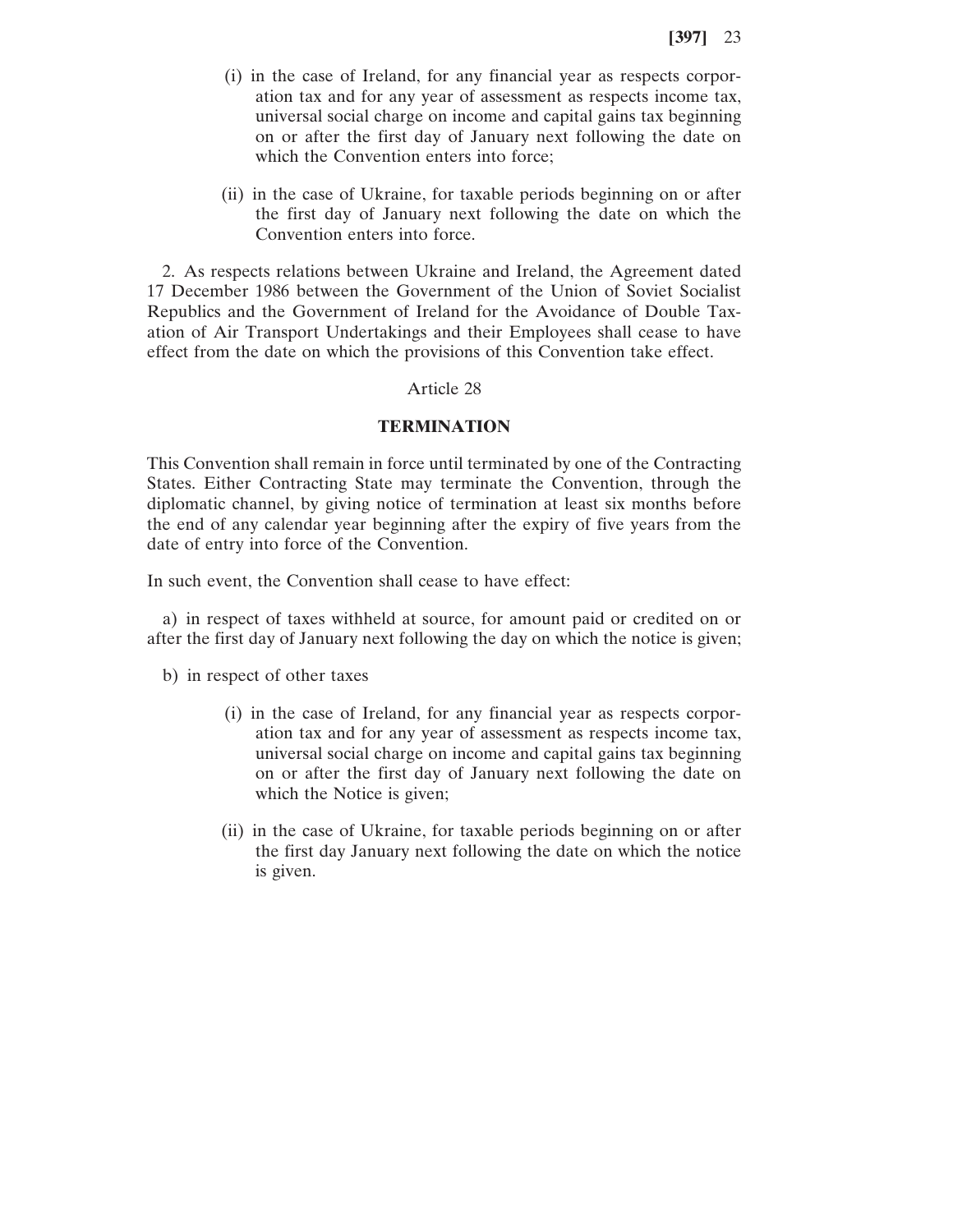In witness whereof the undersigned, duly authorised thereto have signed this Convention.

Done in duplicate at Kiev this 19th day of April 2013 in Ukrainian and English languages, both texts being equally authoritative.

**of Ireland: of Ukraine**: Brian Hayes Yuriy Kolobov

For the Government **For the Government** 

### **PROTOCOL**

to the Convention

between the Government of Ireland

and the Government of Ukraine

for the Avoidance of Double Taxation and the Prevention of Fiscal Evasion with respect to Taxes on Income and Capital Gains

On signing the Convention between the Government of Ireland and the Government of Ukraine for the avoidance of double taxation and the prevention of fiscal evasion with respect to taxes on income and capital gains, the signatories have agreed that the following provisions shall form an integral part of the Convention.

### **Ad Article 7**

With reference to the interpretation of paragraphs 2 and 3 of Article 7, the Contracting States agree that regard shall be had to the Commentary in the OECD Model Tax Convention on Income and Capital on paragraphs 2 and 3 of Article 7 of the Model, as it read on 15 July 2005 after the adoption of the sixth update of the Model by the Council of the OECD.

### **Ad Articles 11 and 12**

If, after the date of signature of this Convention, Ukraine should agree in any Convention for the Avoidance of Double Taxation to grant exemption from Ukrainian tax on interest or royalty payments arising in the Ukraine or to apply lower rates of Ukrainian tax on such payments than those provided for in Articles 11 and 12 of this Convention, then the Contracting States shall have the right to renegotiate these Articles with a view to the application of such exemption or lower rate.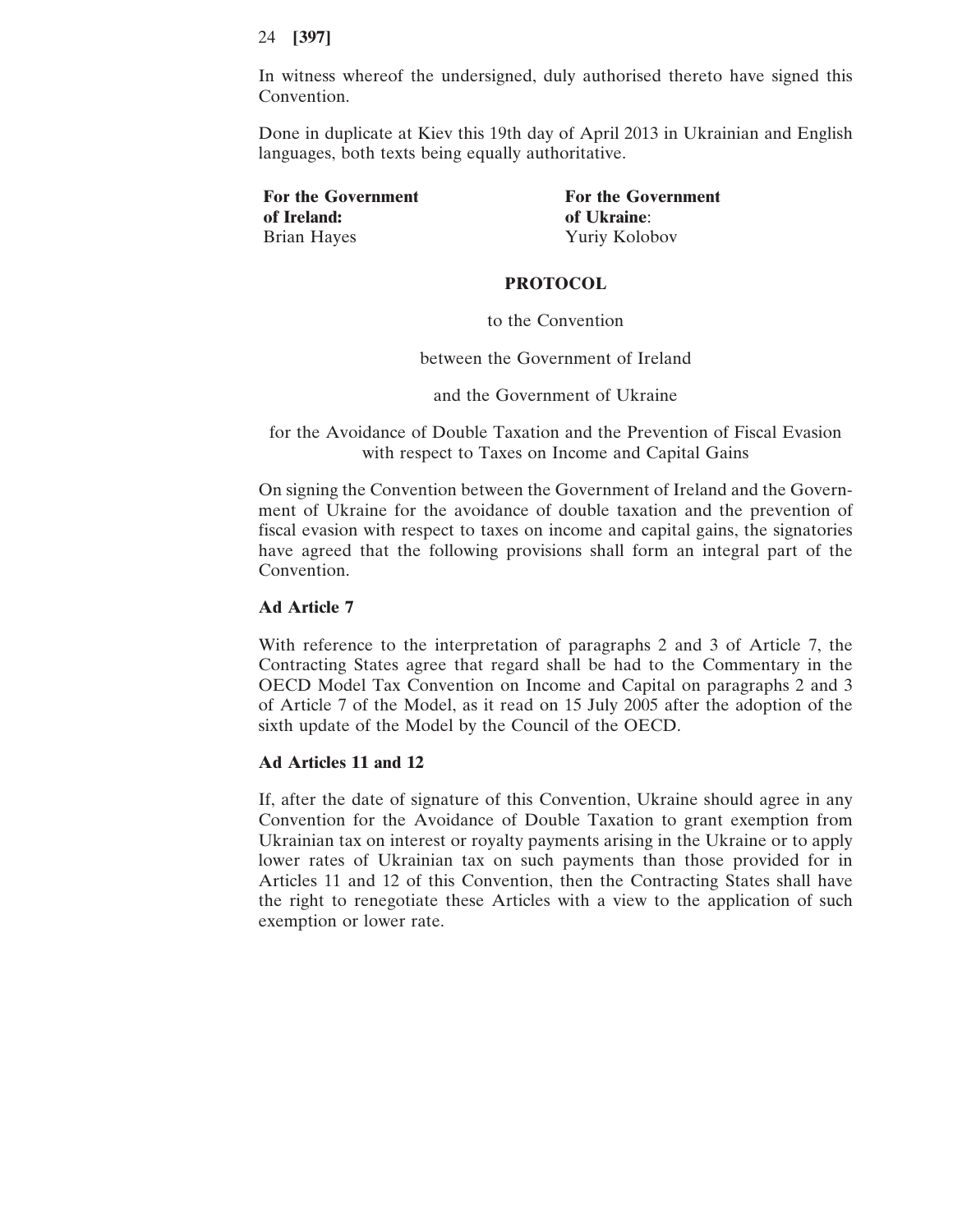In witness whereof the undersigned, duly authorised thereto have signed this Protocol.

Done in duplicate at Kiev this 19th day of April 2013 in Ukrainian and English languages, both texts being equally authoritative.

Brian Hayes Yuriy Kolobov

For the Government<br> **For the Government**<br> **For the Government**<br> **For the Government**<br> **For the Government** of Ukraine:



GIVEN under the Official Seal of the Government, 8 October 2013.

ENDA KENNY, Taoiseach.